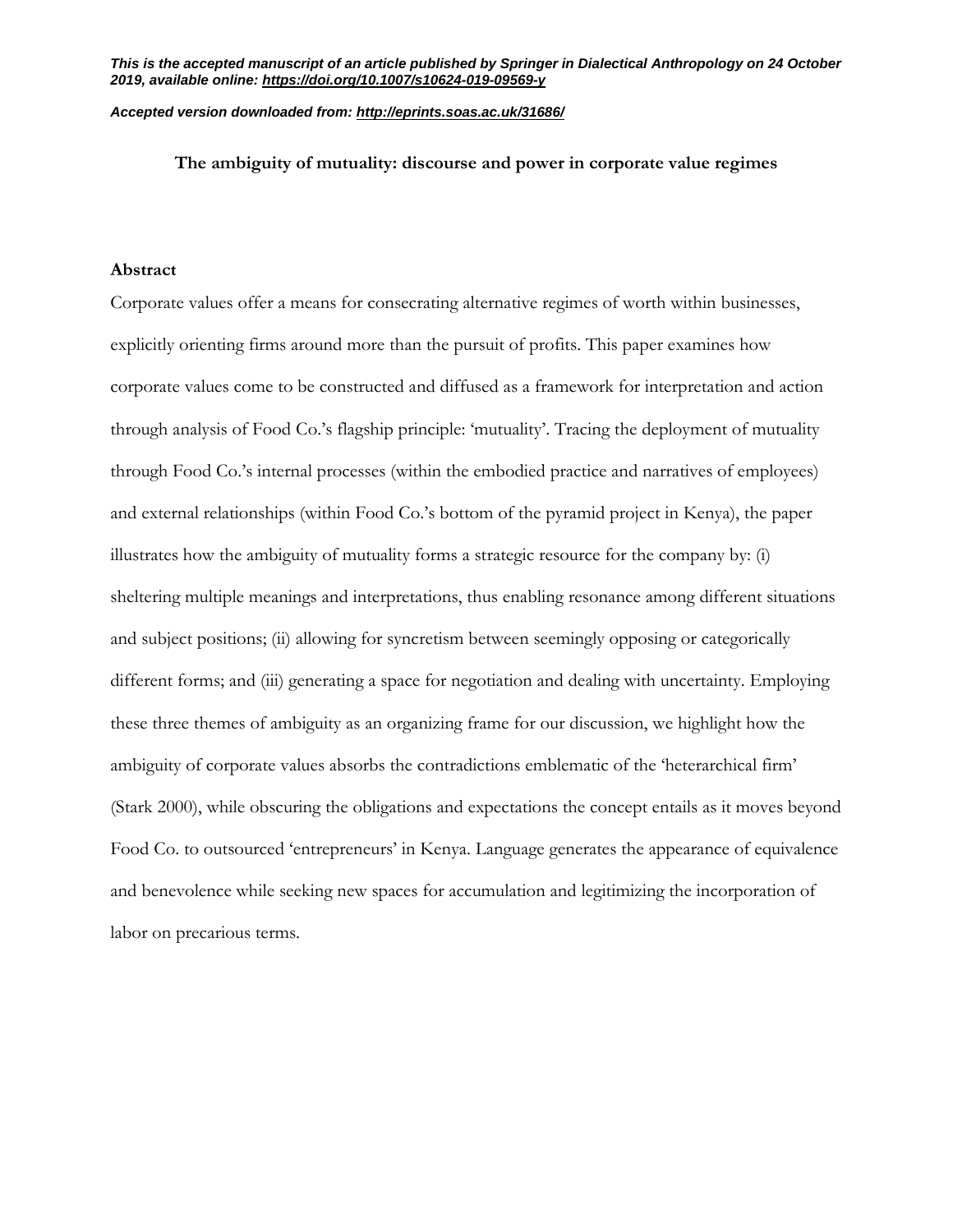### **The ambiguity of mutuality: discourse and power in corporate value regimes**

# **Introduction**

 $\overline{a}$ 

As I entered the reception of Food Co.<sup>[1](#page-1-0)</sup> to observe the 'Essence of Food Co.' (EoFC) induction program, my expectations of the candy-making empire were confounded by the modest, lackluster interior. Unadorned, the entrance lobby possessed none of the upmarket furniture or professional ambience envisioned of a top tier Fortune 500 company. Rather, a single, framed poster of the company's Five Principles —efficiency, freedom, mutuality, quality, and responsibility —assumed pride of place on the wall, illuminating their centrality to Food Co.'s corporate life. I had seen them before. While visiting Food Co.'s subsidiary in Kenya, the principles hovered above me while sitting in meetings, eating in the cafeteria, and strolling the halls. They are found on the walls of hundreds of Food Co.'s offices and sites around the world, pepper all manner of corporate communications, and are built into innumerable trainings and programs for employees and sub-contractors alike, their ubiquity rendering them both hyper-visible and inconspicuous.

The principles, I was to learn, constitute the abiding discourse of the EoFC induction program, which I had come to observe. As I joined thirty or so new employees (known as 'associates' in corporate nomenclature), representing different segments and functions across the corporation, the polished, apparently seasoned trainer announced that his role was to deepen our understanding of the principles, because they guide 'everything that we do while we work for Food Co. … we live the principles and we live the culture, because Food Co. does things differently.' Asking participants to

<span id="page-1-0"></span> $<sup>1</sup>$  As required by our funding agreement (see footnote 2), we have replaced the names of the</sup> company, its programs and its employees with pseudonyms.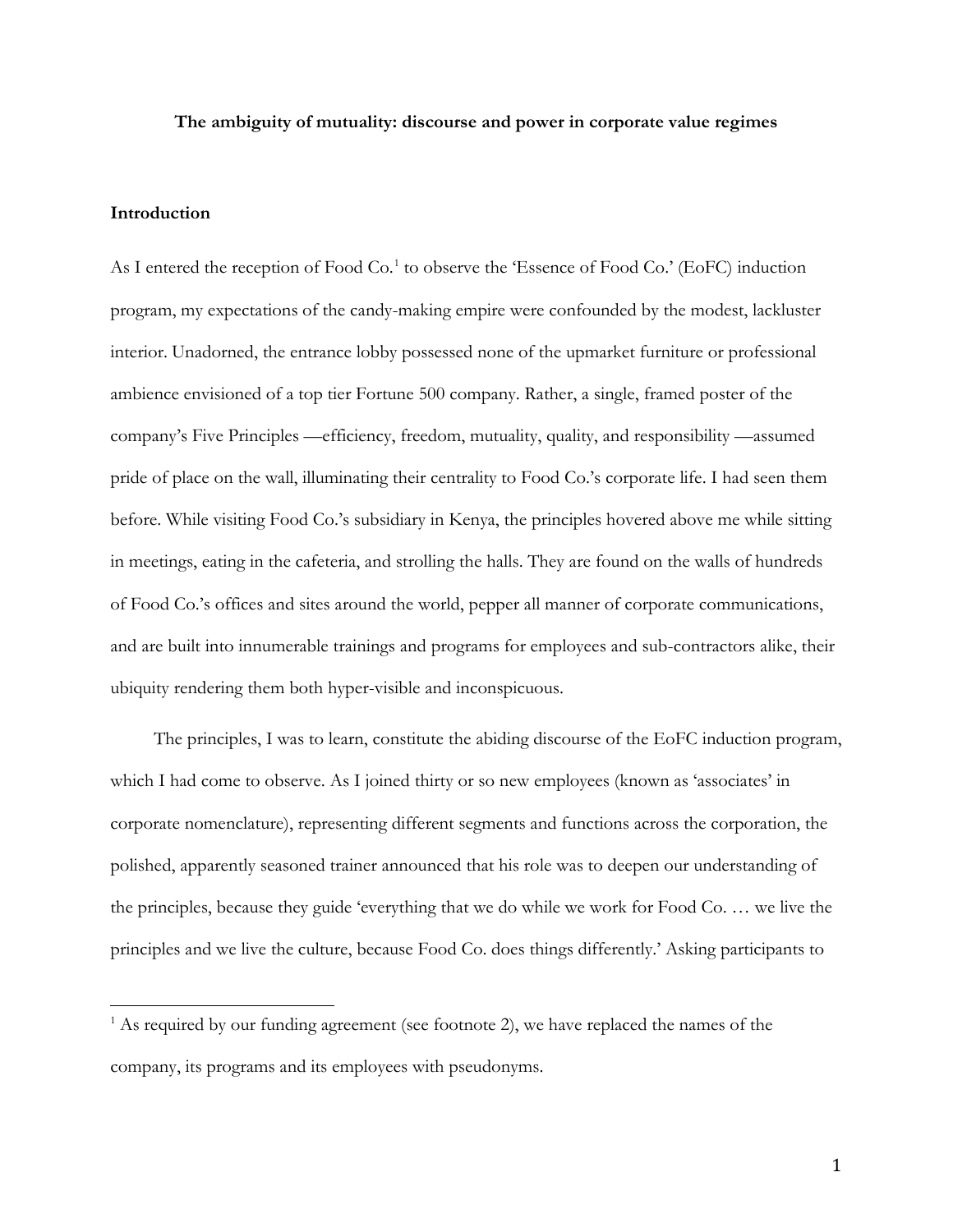consider why the principles distinguished Food Co. from its competitors, individuals retorted that at other companies values were 'just words', nondescript mission statements that failed to inspire or motivate, unlike at Food Co., where the principles guided one's everyday conduct in business. Yes, the trainer agreed, the 'principles make us fundamentally different…but what are they?' A thirtysomething male factory worker pitched in. 'The ideology of like sort of everyone's on the same level, so there's no walls in the office, everything is open-plan and all that sort of thing, which is different from other places…. everyone seems to be, even from the Director all the way down to the cleaner, everyone's on the same shop floor.' The trainer then asked what Food Co. would call this 'ideology'. A female mid-career professional chimed in, 'Mutuality.' 'Yes,' the trainer agreed, 'it's how we make mutuality live…. everybody is treated mutually. Mutuality is a shared benefit.' The participants all nodded enthusiastically, apparently sharing this mobilizing, collective vision of mutuality.

The seamless consensus presented at the training belied the disparate forms of mutuality observed and communicated in nearly all the interviews that constituted much of the fieldwork upon which this paper is based. The material symbolism of 'everyone's on the same shop floor' did not match the more important material politics of ownership and profit distribution, yet the performance of 'mutuality' succeeded in papering over the cracks between sharing values and sharing value. From 2014-2017, my colleagues and I conducted ethnographic research across the geographical spaces of Food Co. to explore how mutuality was defined and enacted as an organizing business principle. Our ethnography was part of a multi-year research collaboration on 'Mutuality in Business' between the Saïd Business School, University of Oxford<sup>[2](#page-2-0)</sup>, and Food Co.'s internal think tank, Inventa; the latter

<span id="page-2-0"></span><sup>&</sup>lt;sup>2</sup> In accordance with Springer policy, our ethical obligations as researchers, and the University of Oxford's guidelines for corporate engagement, we report that Food Co. funded the 'Mutuality in Business' program and that the company may be affected by the findings in this paper. Under the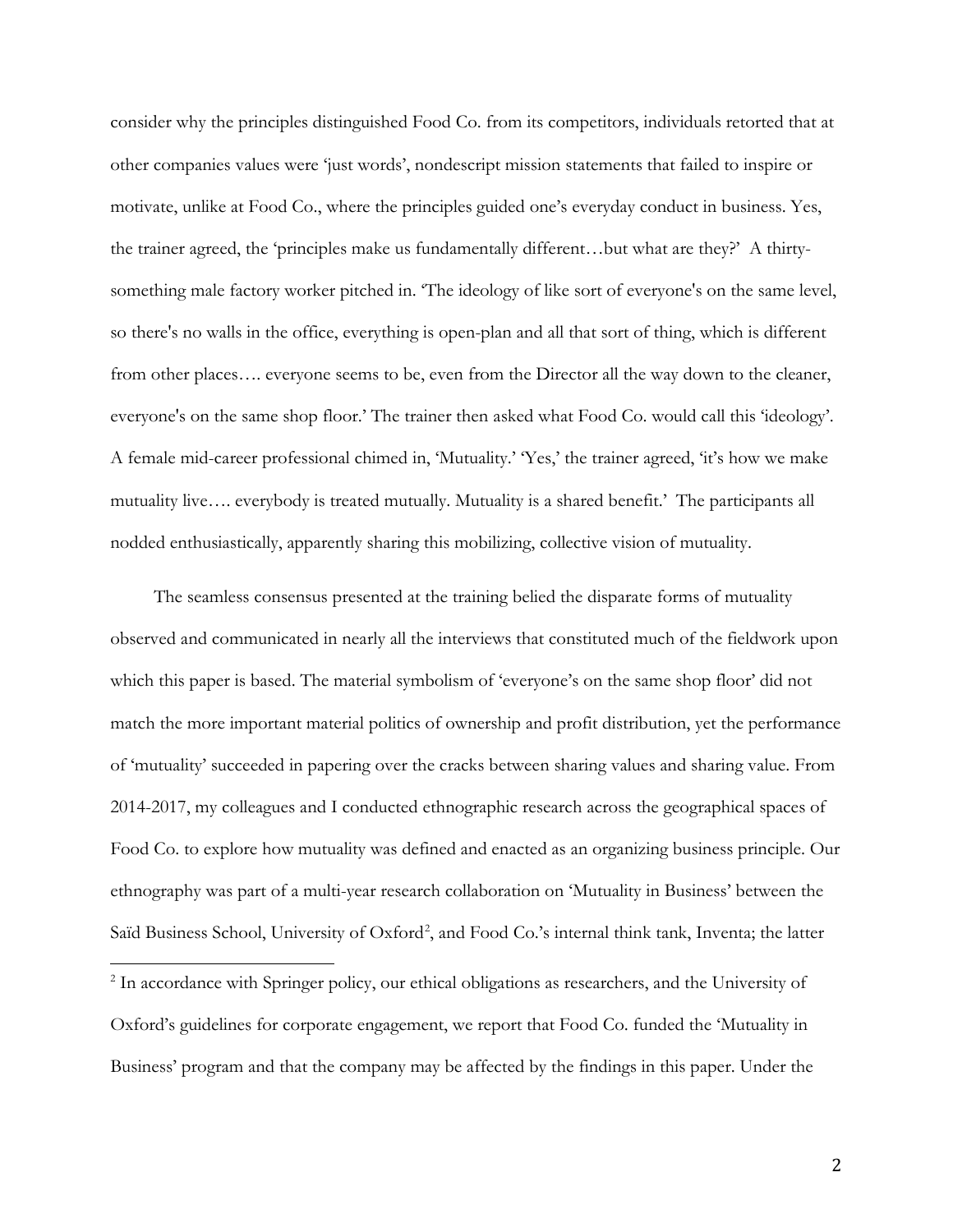charged with spearheading a program on the 'Economics of Mutuality' that would assist the company's transition from a profit maximization to value optimization model across what they termed the 3Ps: performance, people, and planet. Our research stream, 'Conceptualising Mutuality', was concerned with understanding the meanings attached to mutuality, in both the abstract and already-existing enactments of the principle.

Central to the construction of mutuality at Food Co. was an array of 'reflexive practices' (Stark 2000), from the EoFC onboarding process, Food Co. Ambassador and Volunteer Programs, and 'Food Co. University' training courses and e-learning modules, to the micro-rituals of applying the principle of mutuality in processes of everyday decision-making. Yet such exercises often failed to clarify a distinct meaning of the principle. Rather, they opened up greater complexity and ambiguity, generating calls for further reflexivity and probing. In this open-ended and often circular process of defining and locating the value in action, mutuality grew to incorporate multiple discourses, accruing layers of meaning at times competing and contradictory. Whilst Food Co. sought this research collaboration to clarify the definition of mutuality, this definitional ambiguity was not necessarily disadvantageous to the corporation. The single word, despite its multiple meanings, was a banner under which associates could feel part of a coherent whole. As one Food Co. associate suggested:

terms of Oxford Saïd's contract with Food Co., researchers are required to carry out work within a framework of agreement that allows for academic independence, subject to respecting the anonymity of the corporation and its employees. Editorial control remains with authors. We have disclosed these interests fully to Springer.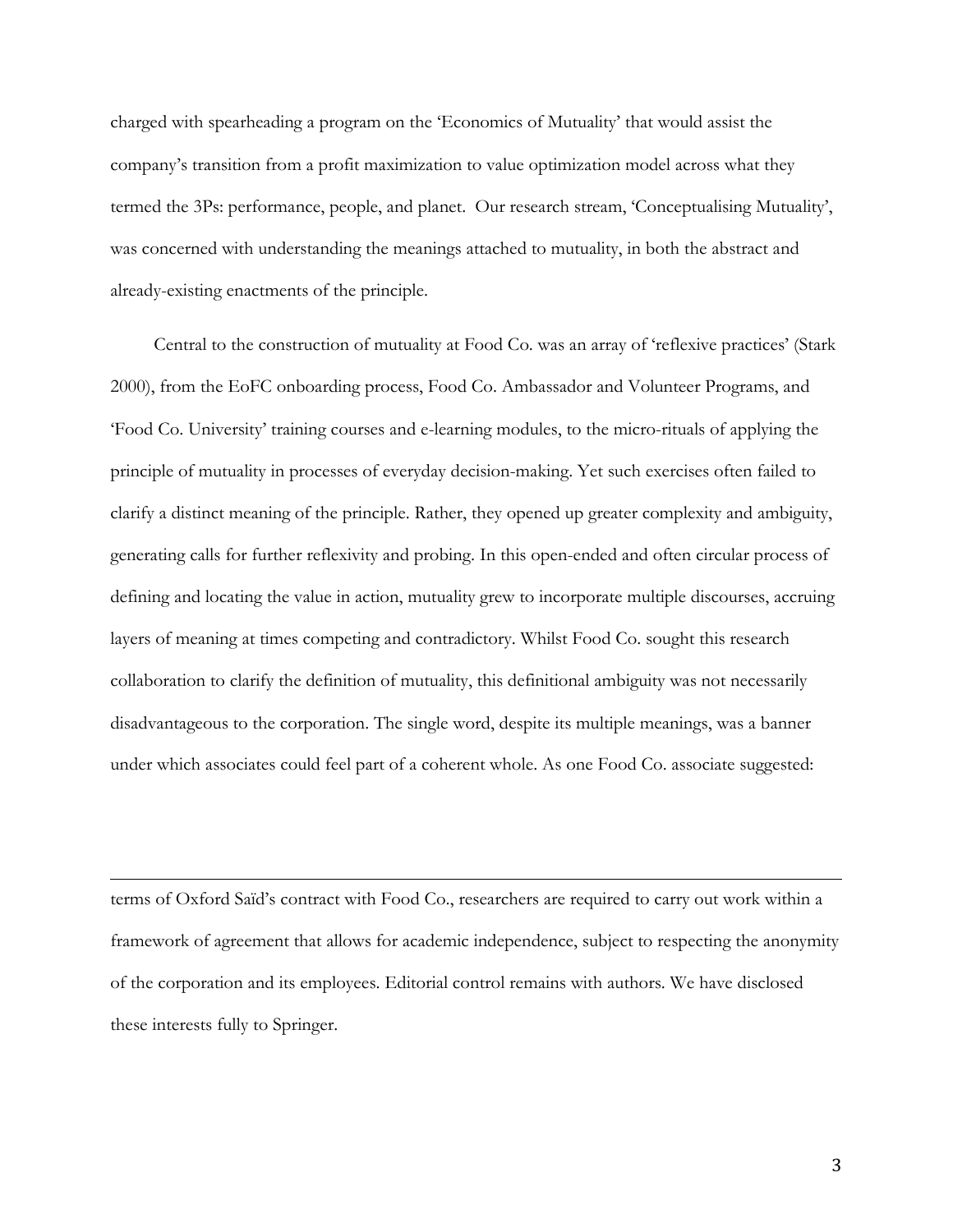[in contrast to] other companies maybe where they write a manifesto or set of principles or values of a mission statement [that] sits on the wall or it sits in the drawer and no one really lives it… mutuality... holds us together as a business and the way we treat each other and the way we treat associates, the way we treat other stakeholders. So it's a very powerful narrative if it's harnessed in the right way.

As we will explore, rather than creating confusion and discordance, the ambiguousness of the meaning and deployment of mutuality served as a strategic resource for constellating unevenly shared interests, ambitions, and purposes across Food Co.'s hierarchy.

Mutuality resides in a broader landscape where values have become an essential component of corporate identity politics in the Global North. Alongside mission and vision statements, values are said to guide corporate actors–from leaders to low-ranking workers–along the righteous path toward business success. In recent years these carefully crafted statements have taken on increasingly novel forms, such as Google's long-time mantra urging employees not to be evil (Hern 2015), Starbuck's injunction to '[connect] with transparency, dignity and respect' (Wachtel 2017), and Zappos' core value to 'deliver WOW' (Hsieh 2010: 160). Fashioned to imply a corporate ethos where employees and organization are bound together and guided by a shared moral code,<sup>[3](#page-4-0)</sup> such values are strategically deployed to differentiate businesses from their peers; or as one executive cautioned, without such statements companies would 'lack soul' (Rossi 2015). More cynically, in an era of corporate ethicizing

<span id="page-4-0"></span><sup>&</sup>lt;sup>3</sup> In addition to guiding values, companies advance multiple ethical currencies as a corporate 'good', from transparency, accountability, and empowerment, to partnership, affect, and responsibility (see Dolan and Rajak 2016, Jackall 2009, Welker 2014).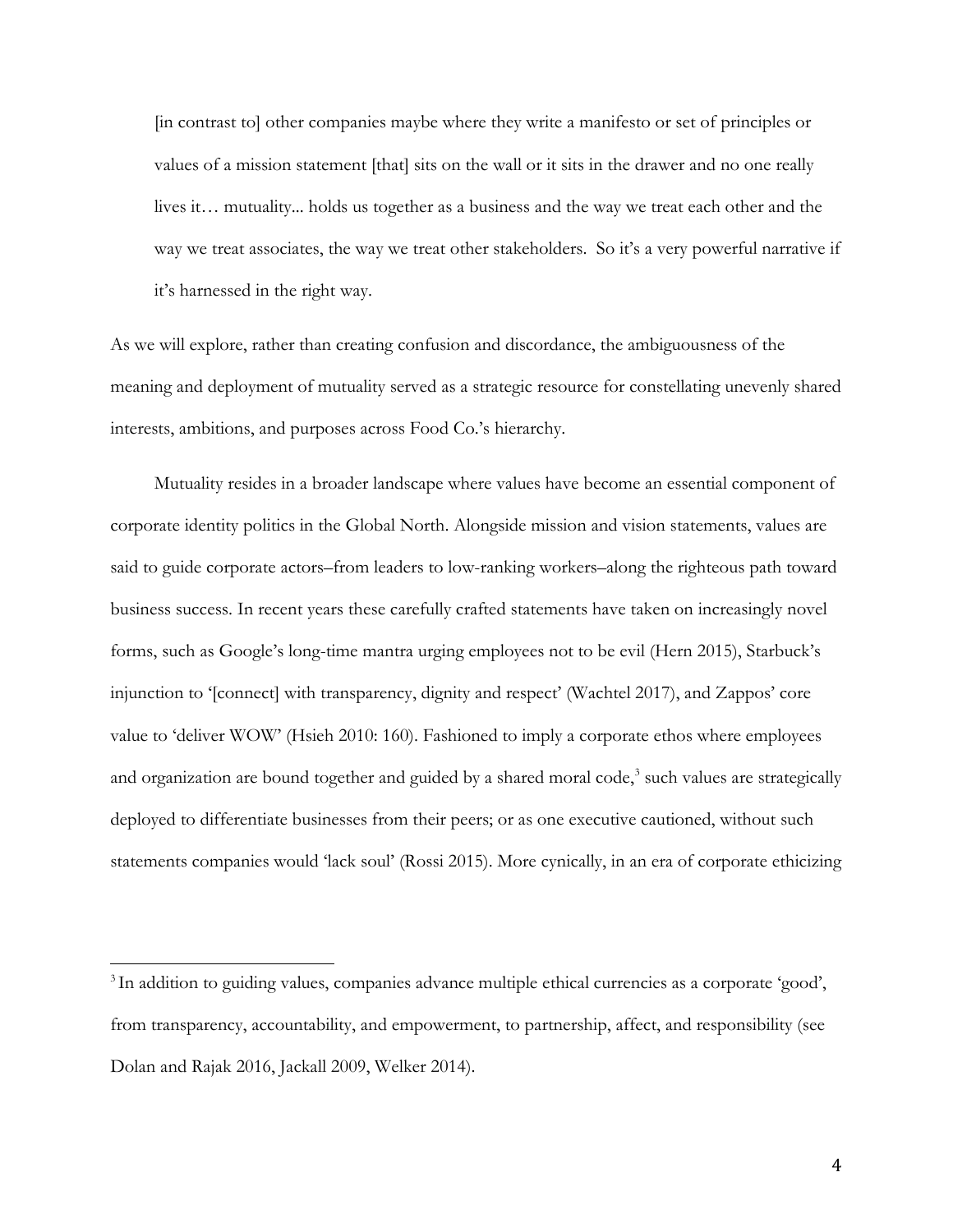(Dolan and Rajak 2016) and consumer demand for accountability and transparency, companies must increasingly present a face of 'doing good' in order to motivate employees and attract new profits.

While most companies embrace a platform of core values (Moeran and Garsten 2013), leading brands now devote hefty resources to transform them into discernible and tangible cultural assets, 'both at the levels of (embodied) practice and narrative' (Chong 2012:37). Seminars offer executives advice for how to 'walk the talk' of corporate values, while employees' performance is increasingly assessed based on the extent to which they embody a firm's principles. This increased emphasis on enacting corporate values mirrors current interest in the social and cultural processes of valuation (Boltanski and Thevenot 2006; Chong 2012; Law & Mol 2002; Stark 2000). A central theme in this literature is an emphasis on heterarchies, plural regimes of worth that permit multiple criteria of evaluation. In Stark's (2000) work on the values-driven corporation, he argues that the 'heterarchical firm' is a vital adaptation to contemporary conditions of rapid technological change, compelling corporate management teams to master 'the art of facilitating organizations that can reorganize themselves' around competing and coexisting value systems (Stark 2000:8). Corporate values offer a means for consecrating alternative regimes of worth within businesses, explicitly orienting firms around more than the pursuit of profits.

In this paper, we use the principle of mutuality as a lens into the multiple workings of ambiguity that saturate the corporate values regime and help to legitimize the company's labor relations. Echoing the position of anthropologists such as Gallenga (2016) and Porée (2016), we seek not to render a verdict on the effectiveness of mutuality, but rather to examine the effects the language of mutuality compels. We begin by discussing ambiguity as conceptualized in anthropology, and identify three key actions performed by ambiguity. First, ambiguity shelters multiple meanings and interpretations and enables resonance among different situations and subject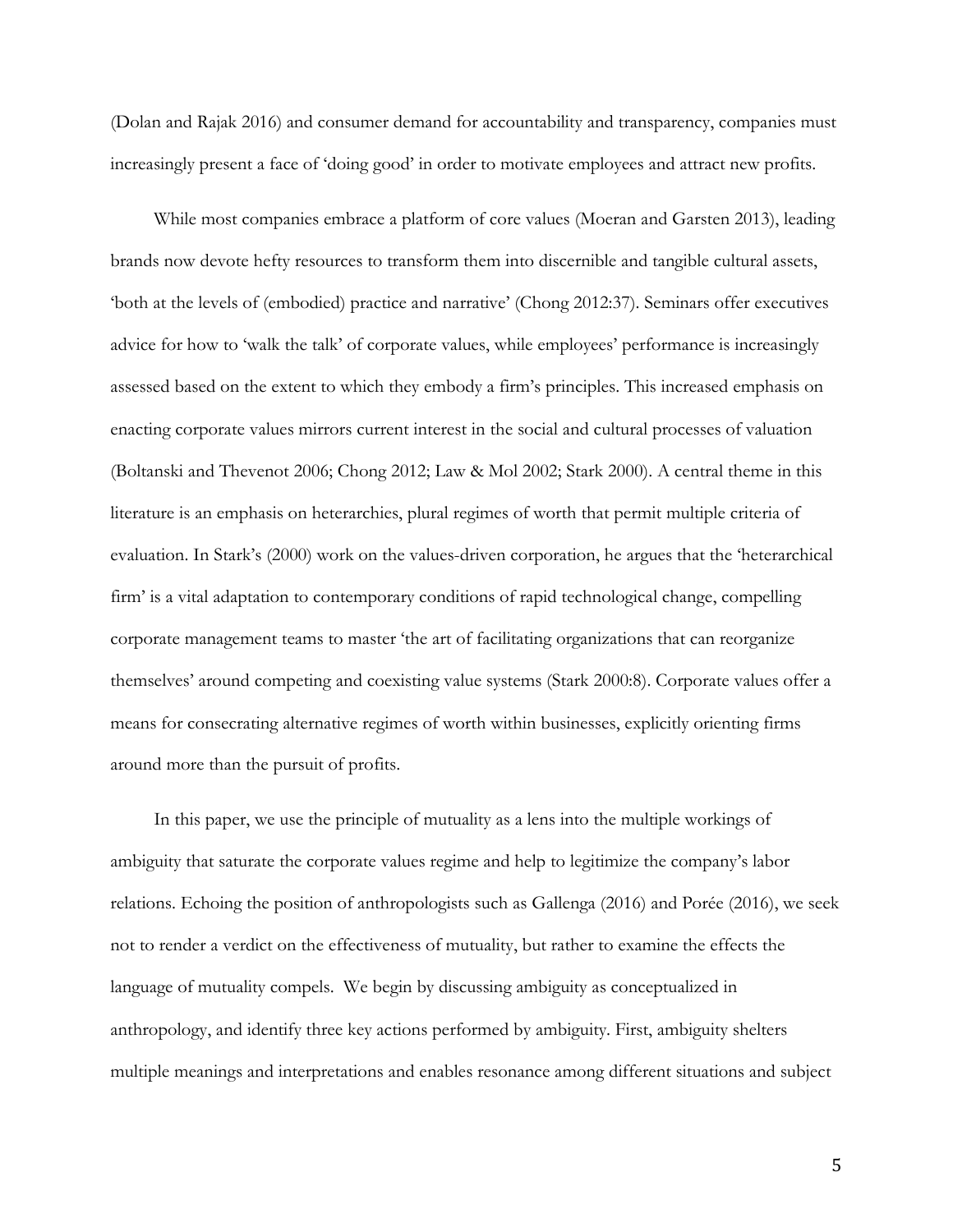positions. Second, ambiguity allows for syncretism between seemingly opposing or categorically different forms. Third, ambiguity generates a space for negotiating uncertainty, enabling powerholders to set the rules of engagement while cloaking them beneath different sets of representations, discursive forms, and relational models. After describing how mutuality appears in Food Co.'s internal and external machinations, we employ these three actions of ambiguity as a framework for discussing the values-based corporation as premised on the strategic deployment of ambiguity. In so doing, we show how the ethical halo of mutuality allows the company to wield power, expand markets, and incorporate non-employee workers on precarious terms.

# **The Actions of Ambiguity**

The academic literature, from linguistics to law, analyses ambiguity primarily as a property of language and communication, encoded in expressions (e.g. Wasow et al. 2005), utterances (e.g. Kennedy 2011), and other forms of discourse and text, in either strategic or non-strategic capacities (e.g. Winkler 2015). However, concepts, structures and relationships may also carry ambiguous content, form, and properties, and this ambiguity can afford certain actors more negotiating power. Our reading of a subset of the literature on ambiguity, primarily from an anthropological perspective, illustrates three ways in which ambiguity can be apprehended ethnographically and revealed to perform particular actions of relevance to Food Co.'s mutuality principle.

First, ambiguity shelters multiple meanings and interpretations and enables resonance with different situations and subject positions. Ambiguity can thus be identified as a central property of 'boundary objects' (Burrell and Oreglia 2015; Cornwall 2007; Huang 2016; Star and Greisemer 1989). Being 'both plastic enough to adapt to local needs and the constraints of the several parties employing them, yet robust enough to maintain a common identity across sites' (Star and Greisemer 1989:393), boundary objects are characterized by conceptual ambiguity, which enables the bridging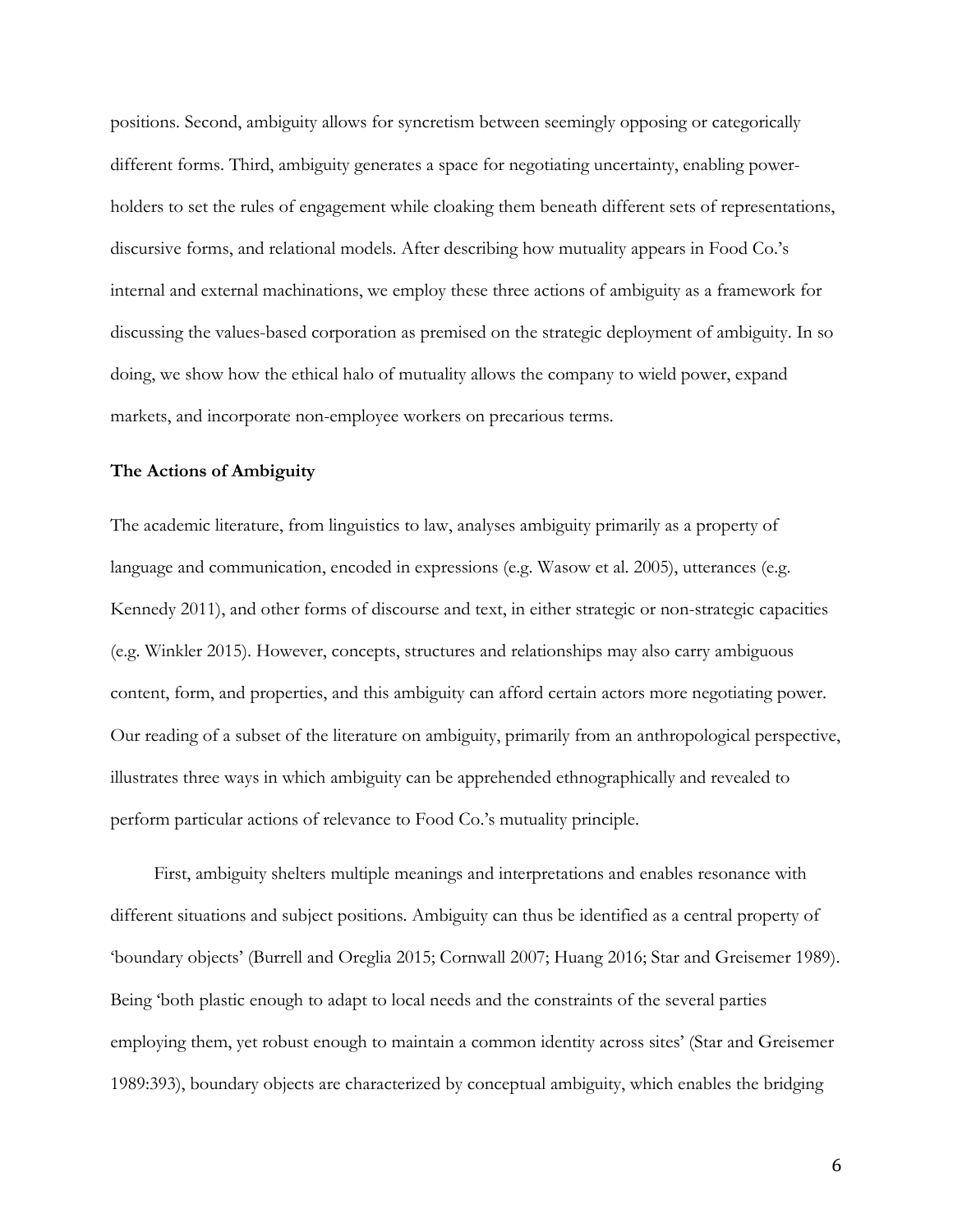and enfolding of diverse viewpoints. As we will show later in the paper, mutuality acts as a boundary object at Food Co., and its ambiguous conceptual content draws coherence across the corporation. This coherence is reached not through achieving consensus, however. Countering classical organizational communication theory–the prevailing ideology of which emphasizes openness, clarity, and information flow–Eisenberg (1984, 2007) shows how conceptual ambiguity is used strategically to accomplish particular goals, such as maintaining power hierarchies and diminishing the challenges posed by organizational diversity. Eisenberg asserts that 'strategic ambiguity promotes unified diversity' (1984:7), and that 'the 'problem' of divergent goals is not always best resolved through consensus…but instead through the development of strategies which preserve and manage these differences' (1984:8). Similarly, Batteau (2000: 726-736), drawing on the notion of bricolage, describes how disparate interests 'are spun, woven, and stitched together,' ambiguity inherent in the 'never-ending effort to impose order' within organizations.

Ambiguity's second action is to reveal syncretism between seemingly opposing or categorically different forms. Writing about Greek-Albanian border contestations, Green (2005) argues that disputed spaces are characterized by a *lack of* distinction and difference among people and identities; such spaces defy clear, modernist distinctions, thus rendering identity and nationality oppositions ambiguous. Green shows how states' continual attempts to resolve ambiguity by enforcing borders and separation fail violently. Thus, ambiguity alerts us to the presence *not* of opposing forms, but instead of a possibly uncomfortable or politically disadvantageous syncretic form. In this paper, we will highlight how ambiguity regarding whether mutuality suggests a morality-driven charitable organization or a profit-driven capitalist business entity reveals a different, syncretic form most closely resembling an uncomfortable patronage and dependency relationship.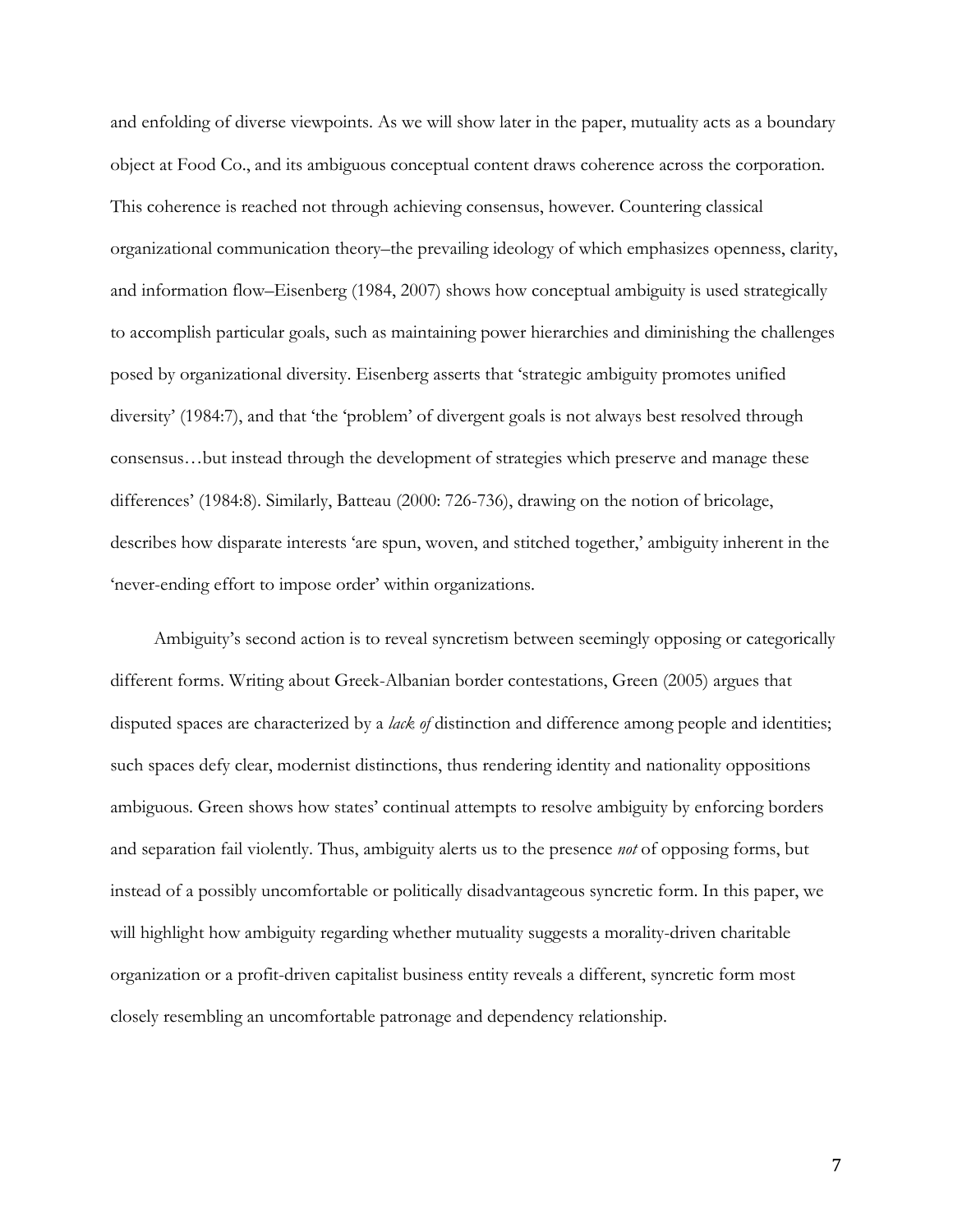The third action of ambiguity is to generate a space for negotiating and managing uncertainty within relationships. When the nature of a relationship is uncertain, people expend significant effort to define categories of social relations and appropriate behaviors (Zelizer 2012). Ambiguity is a resource people use in such negotiations; yet, the space for negotiation often enables power-holders to set the rules of engagement, especially when codified systems or relations do not map neatly onto actual life situations. The practice of law, for instance, defies the clarity of rules, creating 'a zone of moral or at least pragmatic ambiguity and of room to maneuver' (Harris 1996:4), in which courts, lawyers, and other powerful interests assert their own version of acceptable action. Similarly, leaders in corporations use ambiguous language to protect their privileged positions and maintain power imbalances, because clear statements invite contestation and loss of authority (Eisenberg 1984). When enacted by less powerful actors, however, ambiguity in speech acts can be used to mitigate, challenge or protect oneself from authoritative power (Ainsworth-Vaughn 1994).

In the remainder of the paper we apply these three actions of ambiguity—enabling coordination among diverse players, structural and relational syncretism, and consolidation of corporate authority—to an analysis of the ambiguous meanings, structures, and power-infused relations of mutuality within Food Co. Focusing on mutuality as one of the central organizing principles of Food Co.'s internal processes (within the embodied practice and narratives of employees) and external relationships (within Food Co.'s bottom of the pyramid (BoP) program, Insansa), we discuss how the contemporary corporation stitches together economic and noneconomic value through all-encompassing yet ambiguous principles.

# **Mutuality and Food Co.**

Food Co. is one of the world's largest privately owned fast moving consumer good companies, generating tens of billions in annual revenues. Uniting a complex global web of suppliers, producers,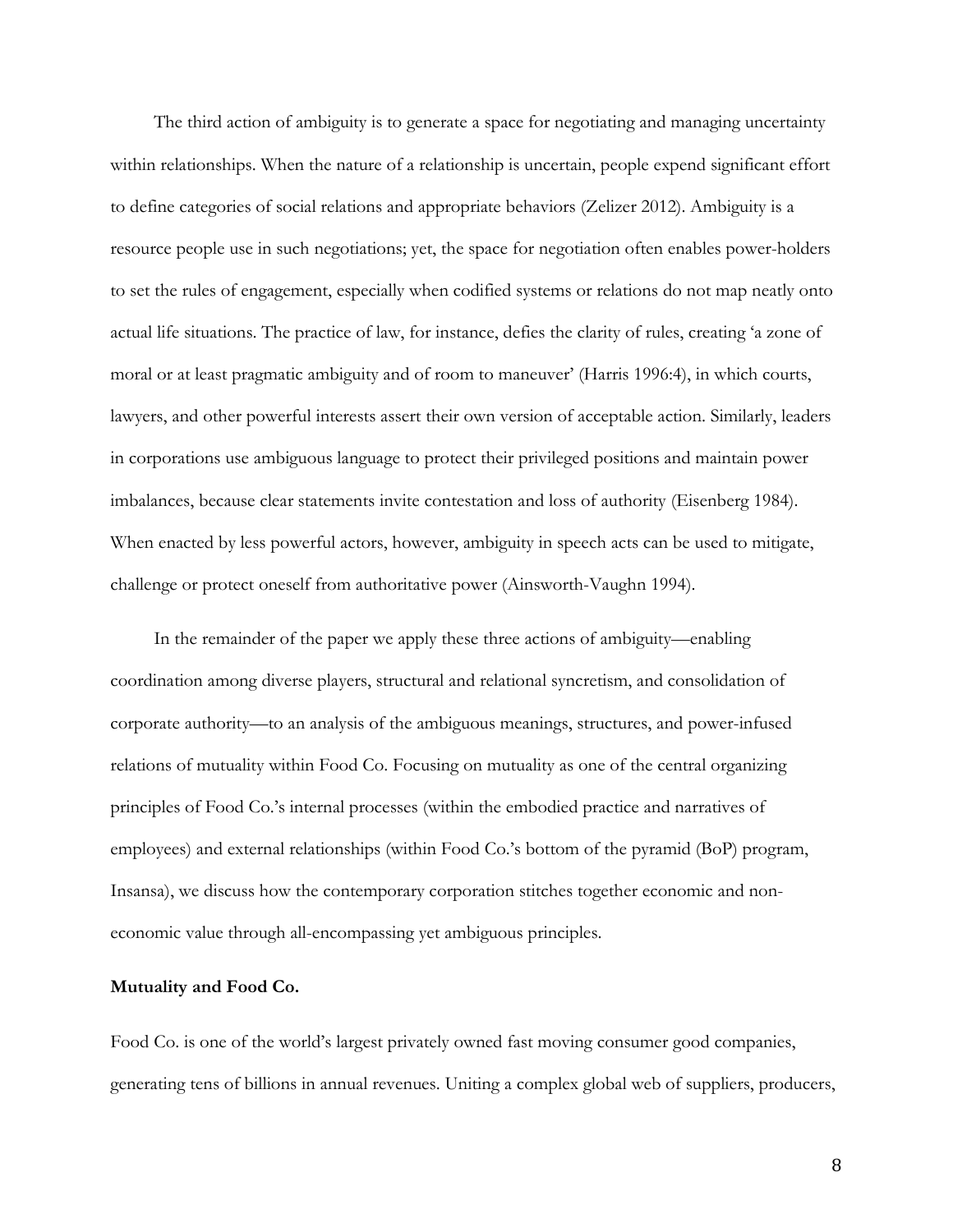and distributors in over 70 countries are a set of principles that serve as 'the foundation of the culture and the approach to business' (Food Co., Internal Documents). Indeed, mutuality is cast not as a moral bolt-on to the pursuit of profits (a critique often applied to CSR programs [Rajak 2011]), but as 'putting principles into action' — a moral touchstone for working praxis.

While the principles were codified in 1983, mutuality has held a distinctive position in the company since the 1940s, originating in a short note penned by Robert Parks Sr, the director of Food Co.:

The company's objective is the manufacture and distribution of food products in such a manner as to promote a mutuality of service and benefits ... This expresses the total purpose for which the company exists—nothing less— and it is expected that the Board of Directors, all Management and employees of the company, will be motivated by this basic objective, and will keep it constantly in mind as the guiding principle for all their work in the company (cited by Badger 2014:3; underline in original).

Mutuality has since become one of the key structuring principles of the business internally, and increasingly externally, as mutuality comprises the heart of corporate ambition 'to be the most mutual company in the world'. Yet, despite the elevation of the principle, the meaning of this declaration has been the subject of much internal wrangling, spawning the research program on 'conceptualizing mutuality', upon which this paper is based. The research included: extended interviews with senior and mid-level managers on several continents (via skype), and with microentrepreneurs, field officers, program managers, and NGO partners involved in the company's BoP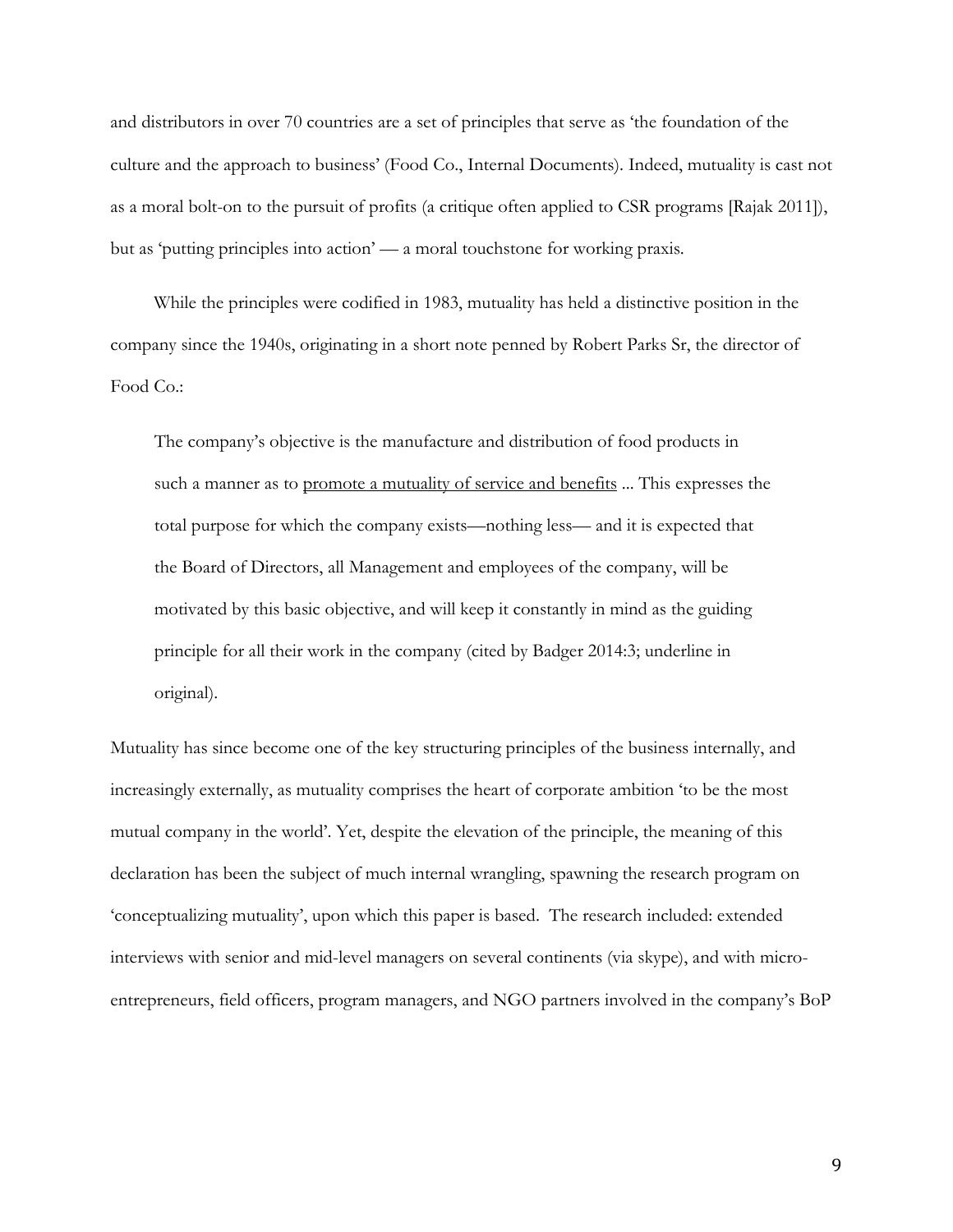route to market program, Insansa, in Kenya;<sup>[4](#page-10-0)</sup> observation of the EoFC induction program and the Insansa selling process; and review of the training materials used by the company to inculcate new starters into the company's value system – of which 'mutuality' is the cornerstone. The Oxford-Food Co. partnership hoped this research would generate broader understandings of mutuality as an economic model and management theory, which could offer an alternative to the orientation towards 'maximizing shareholder value' of existing corporate capitalism (Lazonick & O'Sullivan 2000). At the core of Food Co.'s interest in the project lay an ambitious vision to redefine how business performance is understood and measured. The company has already established long-term targets for sustainability, health and well-being, whose progress is measured against 'scientifically credible' metrics. Food Co.'s interest in defining and quantifying mutuality also entailed a bid to establish a metric of valuation, and thereby an evidence base, for the company's value claims within the competitive corporate landscape.

# **Corporate Value as Boundary Object: Food Co. and the Multiple Meanings of Mutuality**

<span id="page-10-0"></span><sup>4</sup> This entailed interviews with 16 senior executives in Europe and North America. In Kenya interviews were conducted with 73 micro-entrepreneurs, 4 field officers, 10 managers/associates at Food Co.'s subsidiary, and 3 NGO staff. A further 16 photo elicitation interviews, by which individuals were asked to take and discuss photos that illustrated aspects of their work lives were carried out in April 2015. All interviews with micro-entrepreneurs were conducted in Kiswahili or a local language; all other interviews were conducted in English. All transcriptions, as well as Food Co. Inventa's archive of 'culture studies', were analyzed using NVIVO qualitative data software.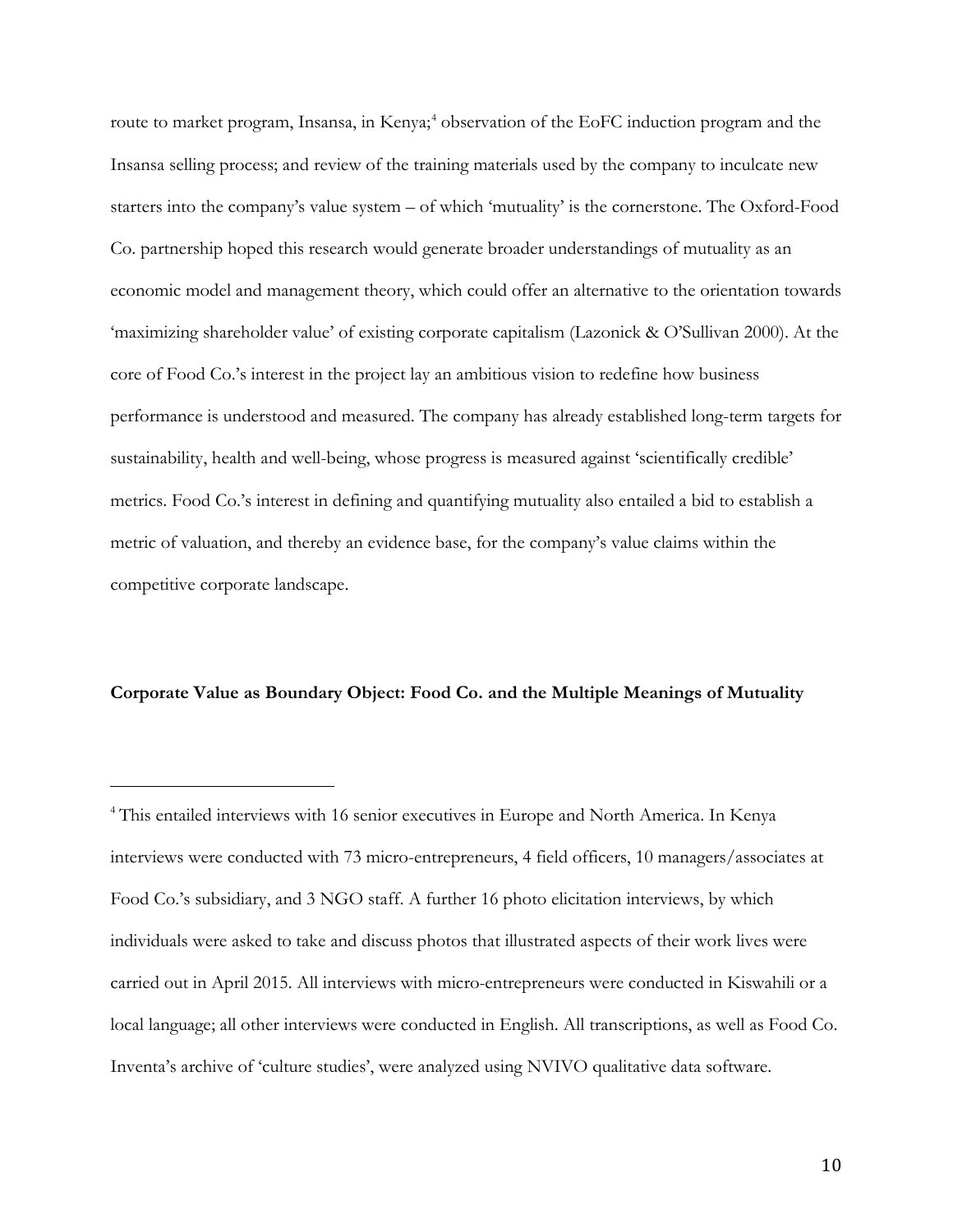Within anthropology, mutuality typically refers to the distinctive ethical and economic relationships found among members of the same kinship group, based on reciprocity and responsibility (Pina-Cabral 2013; Goldfarb & Schuster 2016; Gudeman 2009). In a business context, however, its meaning is linked to mutual banks and societies, organizations owned and run for the benefit of their members, be they employees, customers, or both (Yeoman and Roll 2014). Mutuality at Food Co. is at odds with this collapsing of ownership and membership, as the company retains complete independence as a family business. We find instead a different interpretive thrust, in which mutuality serves as a cultural resource to make sense of organizational changes and enact a corporate (sub)culture. But rather than possessing a singular and stable definition, mutuality is a loadstar often befogged by differing significations. As a boundary object (Star and Greisemer 1989) mutuality is both polysemic, evoking multiple meanings and interpretations across situations and subject positions, and polyvalent, enabling resonances and exerting a combining power over these multiple meanings. Thus, rather than assuming that mutuality holds the same discursive meanings across Food Co., we trace the differences in how mutuality is used by actors within the company and its value chain. After portraying several interpretations (and ethical registers) of mutuality, we show how its definitional ambiguity stimulates an organizational need for reflexivity and abstraction, which, in turn, generates more open-ended questions and multiple meanings, thereby increasing the ambiguity of mutuality.

# *Mutuality as reciprocal market exchange, social contract, or community patronage?*

Food Co.'s principle of mutuality has changed remarkably little since its inception over 70s years ago. Today it remains officially defined along instrumental lines, elucidated in the much-repeated notion that 'a mutual benefit is a shared benefit; a shared benefit will endure.' Building an enduring future for the company, said one manager we interviewed, is accomplished 'by making sure that whatever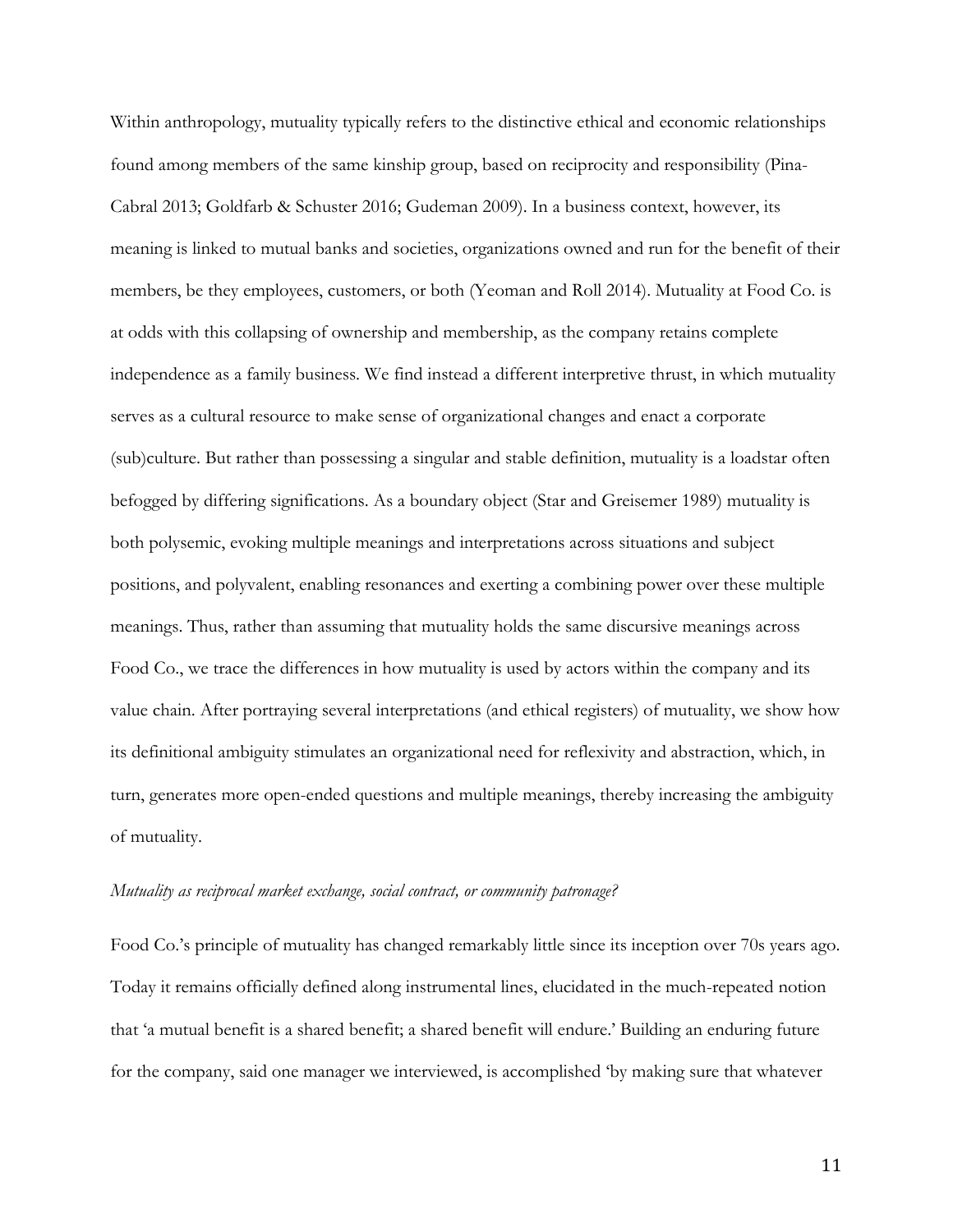we do, however we conduct ourselves in our business, we are always being mutual to all the parties that we interact with.' Most senior managers echoed the notion of 'shared benefits,' often recast as a 'win/win,' a necessity for sustaining the partnerships Food Co. requires to operate: 'I give you something, and I also receive something for us to continue the journey together. But if it's me giving all the time, at some point I will also get tired.' This sharing of benefits was thin on expectations, proposing little beyond the basic tenet of market exchange–that of a mutually beneficial trade–a model of mutuality in which no structural constraints or power inequalities affect transactions, and basic free market principles apply.

Employees, however, inscribed mutuality with supplementary meanings: from calls to 'fairness' and evocations of egalitarianism, to simply treating the workforce as 'people.' The 'golden rule' was frequently cited in conversations, the moralizing summons to 'do unto others as you would have them do unto you.' 'Here, people are mutual, people speak to each other, people respect each other,' vouched one employee. Yet this discourse of equivalence was often infused with undertones of hierarchy. Workers and managers alike appealed to the concept of the 'social contract,' contending that good treatment from the company should be exchanged for worker loyalty. As an ambiguous concept, mutuality had enough discursive flexibility to be used to reinforce employees' devotion to the company. As a national sales manager asserted: 'The company has already given you a job and a good working environment, which is already mutuality because so many people are unemployed…. How can we make people understand that the company has given you a life?' In this manager's model of mutuality, corporate benevolence was to be repaid through ongoing loyalty and hard work. 'I always remind them,' said the manager, 'when a company declines and closes its door, you lose. The owner of the company has so many other things they can do, but you as an employee, you have to get another job. You shouldn't look at it from the angle that a bonus has to be given throughout, you also have to give back in order for you to benefit.' Thus, with a definitional turn, the value of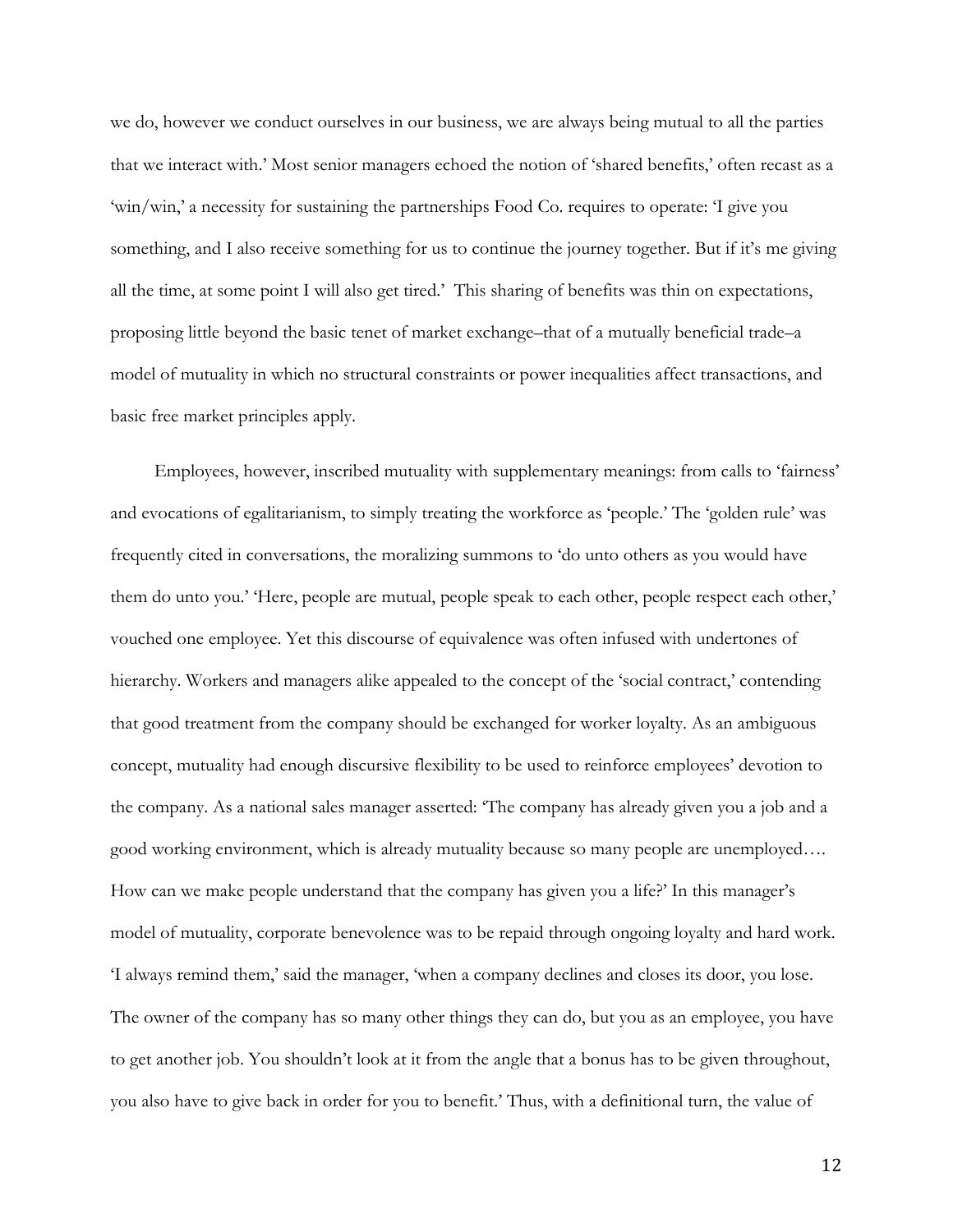mutuality – held up by Food Co. as its guiding principle, as the key ingredient in its corporate 'soul' – could be mobilized away from corporate accountability, its ambiguity harnessed toward the responsibilization of employees.

Sharp divergences also existed in understandings of how mutuality should be applied and enacted. For some associates, the scope of mutuality was relatively unbounded, 'it's about mutuality to contractors, it's about mutuality to our locations'. For most, however, mutuality was construed as 'giving back to the community', particularly to the less fortunate. Rather than invoking reciprocalmarket-exchange and hierarchical-social-contract meanings of mutuality, these employees invoked community patronage, in which 'help' to those with less fortune and power yields dedicated followers: 'I've come to realize that mutuality is actually giving back to the community, and they in turn give back to you through being dedicated to your product and selling'. As shown in Rajak's (2011) analysis of Anglo-American's CSR program in South Africa, corporate gifts, such as student bursaries, are given with expectations of reciprocity in the form of loyalty to the platinum mine, reinforcing the giver's power and the receiver's dependency (see also Gardner 2012). This tenor underpins much of mutuality in action, to which we return in the following section.

### *Ambiguity's valence and the drive for specificity*

Mutuality emerged from conversations across organizational ranks as a decidedly amorphous concept, reflecting the way it interacts with other espoused values and assumptions, and is often situational in terms of interpretation and enactment. Able to incorporate new associations, subsume previous incarnations, and adapt to many subject positions, mutuality at Food Co. could carry diverse meanings, to the overall effect of ambiguity regarding its content. Eisenberg describes how 'strategic ambiguity is essential to organizing because it allows for multiple interpretations to exist among people who contend that they are attending to the same message' (2007:8). For Eisenberg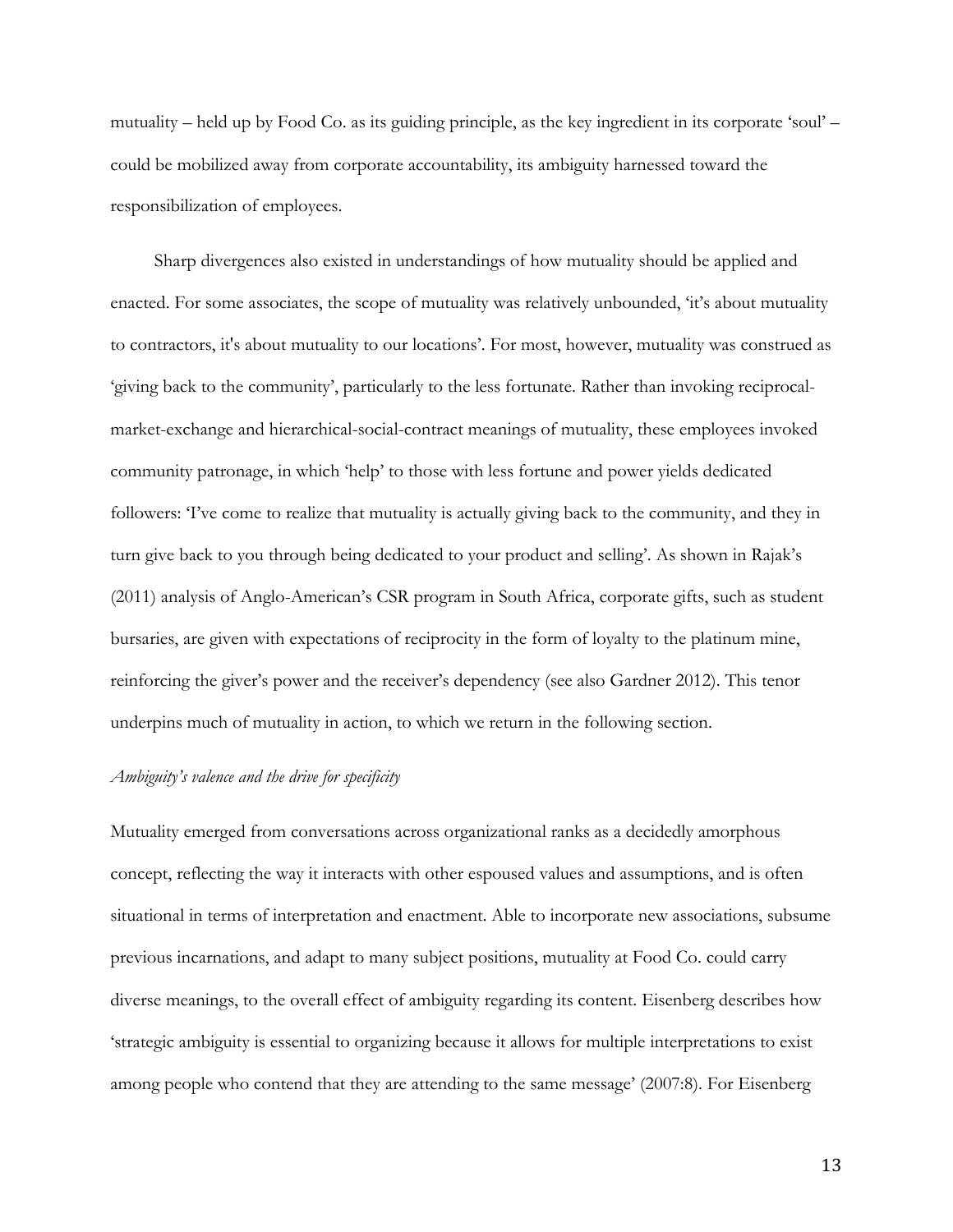(2007) and others (Markham 1996; Leitch and Davenport 2003; March and Olsen 1976), strategic ambiguity is a deliberate managerial approach deployed for instrumental ends. Managers at Food Co., however, did not always recognize (or acknowledge) this productive feature of ambiguity. As one asserted, 'We need to find a way to define this in a more common way because, when people share definitions, it's easier… common definitions is something that allows people to connect better.' Similarly, in Royvrik's account of the creation of a value-based corporate identity at a large multinational company, he describes how principle-making was met with resistance when principles were deemed too broad and vague to capture the reality of the company's operations (2013:27). This highlights a central weakness of ambiguity: it precludes broad consensus with powerful operational definitions. While ambiguity can be used to maintain control from the top, it can also be used to maneuver against power, such that the benefit of ambiguity may give way to losses incurred through it. Accordingly, a key question underwriting the research partnership was how to make mutuality operational in a plural value system, where multiple interpretations compete for employees' attention.

The discursive practices of reflexivity about mutuality and the layers of ambiguity they produced were met by an equally active desire for quantification. Several managers said that measurement was essential to the enactment of the principles, voicing a concern that the unmeasured lacked the necessary ontological weight to legitimize its claim to existence. An absence of metrics appeared to signal an emptiness behind the rhetoric, while quantitative data would provide the evidence deemed necessary to make mutuality tangible and knowable. The drive to specify was linked with technocratic and instrumental needs to measure and benchmark against competitors, as expressed by a senior manager:

So we just had the Make The Difference Awards […]. Well it's very nice to have prizes and a big gala and lots of regional events all costing millions and millions of dollars, […] – but first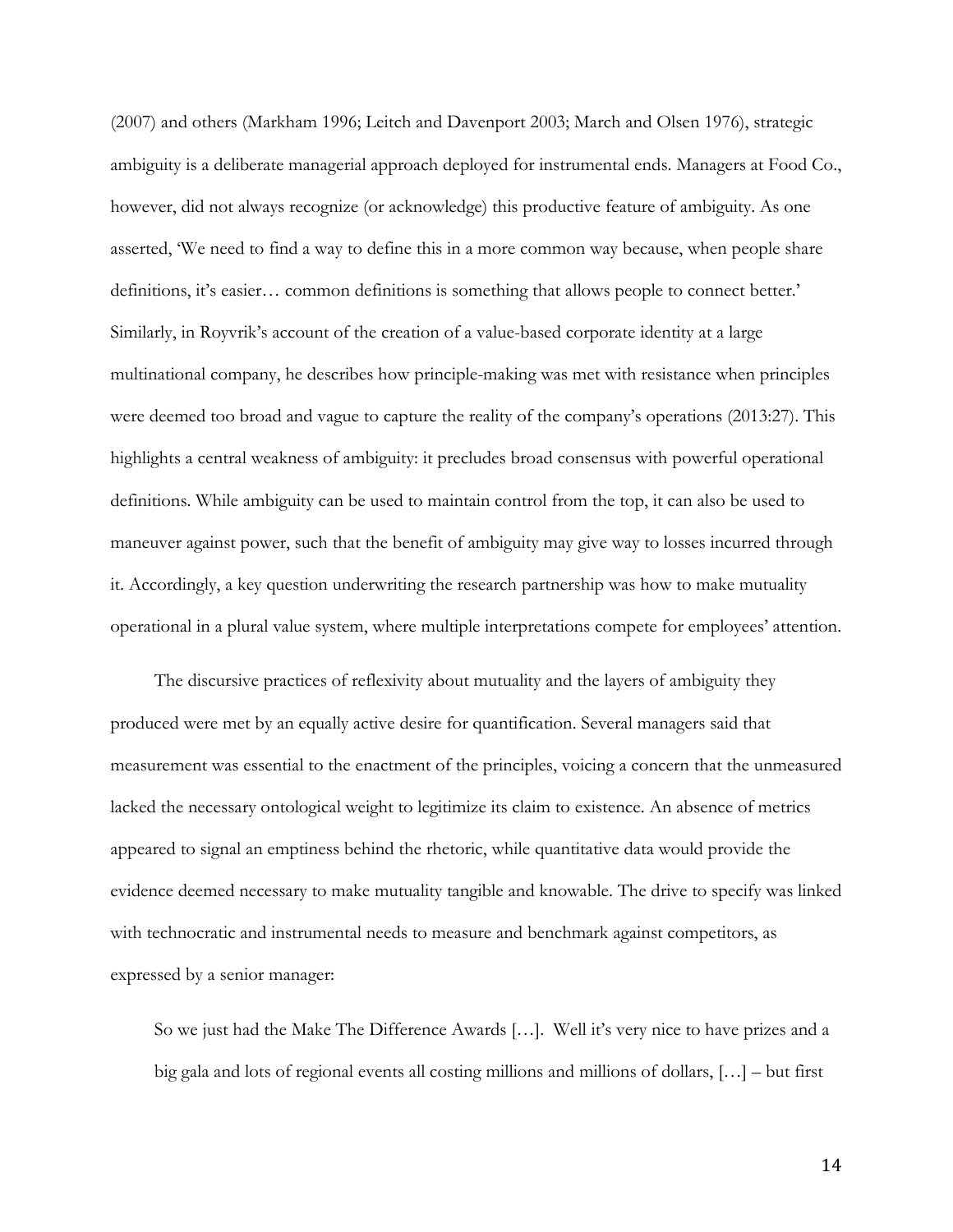of all if we're talking about mutuality, is that a good use of our money and should we be standing up there celebrating this stuff sort of, you know, what I'll call amplified, when we haven't got anything going yet to even measure it appropriately. So who's to say that my program is more mutual than yours?

Another manager asserted,

Let's be clear. It's one thing to say it, but what does it mean and how do we measure how we are progressing against those goals? What do we need to measure to ensure we are the most mutual company? We can have an internal view, and we'll believe we're the most mutual, but unless we're compared against the benchmark against our top competitors, we'll never be able to declare we're the most mutual.

Values thus discussed were portrayed as entities that 'can be added or accumulated, much like numbers on the bottom line' (Kraus Jensen 2010: 156).

Metrics at Food Co. functioned as 'technologies of enchantment' (Gell 1988), allowing for an imaginative bridging between the known and the desired, generating a sense of control over future states, a means of knowing and a pathway for attaining (Roberts 2015). Much energy was dedicated to constructing this anticipatory knowledge through setting benchmarks, honing indicators, and fashioning data-collection systems. Evaluation itself became a subject of regular scrutiny, as numerous reports, workshops and conferences explored how best to measure human, social and natural capital, while Food Co.'s quarterly newsletter, *A Byte from Food Co.*, posted the latest thinking on the topic. Protocols on measurement were put in place, realized through an array of datagathering tools, the 'paradigmatic artifacts of modern knowledge practices' described by Riles  $(2006:2)$ .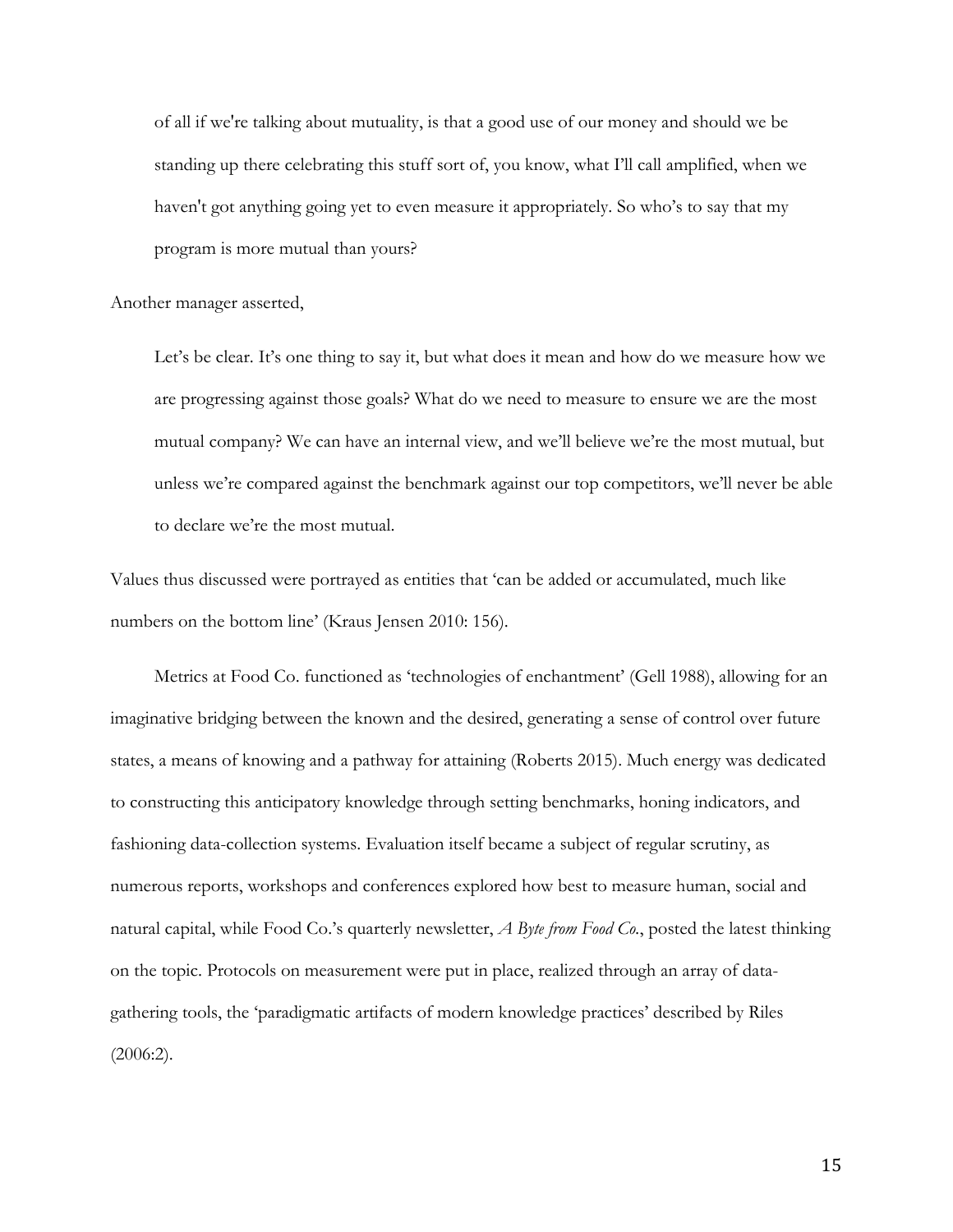Without a clear and measurable definition of mutuality, Food Co.'s attempts at quantifying mutuality practices led to ambiguous results. The company's internal Culture Reports, which investigated, *inter alia*, organizational culture across Food Co. sites, coupled with an internal Leadership in Mutuality report, determined that mutuality was an important organizing principle, but was not always visible or clear. These exercises concluded with calls for further investigations which would explore the contingencies of mutuality, establish frameworks and guidelines, produce further discussion notes, and absorb more insights. Introspection thereby bred further introspection, hardwiring reflexivity into the fabric of a mutual Food Co., while leaving the meaning of the value ambiguous.

Despite the contradictory and unresolved tensions thrown up by this questioning, these reflexive practices offered employees a space to ponder the ethics of business practice and to *perform* the work of an ethical corporation. Michel Callon argues that economics 'performs, shapes and formats the economy, rather than observing how it functions' (1998:2). The reflexive exercises conducted at Food Co. performed the reality they claimed to describe: a sphere of ethical deliberation which, independent of its outcomes, helped construct the company as a principle-led organization with ethical reflection at its core (Thrift 2000). Furthermore, by making mutuality into an object of surveys and reports – and, indeed, by partnering with a leading business school to carry out this research – Food Co. sedimented mutuality's status as an operating principle, a central regime of value into which time and money were invested. Food Co. thereby not only lent credence to its claims of values-based management, but also created a discursive and material scaffolding to secure the principle of mutuality ontologically, consecrating mutuality as an 'order of worth' around which employees could justify their actions (Boltanski & Thevenot 2006).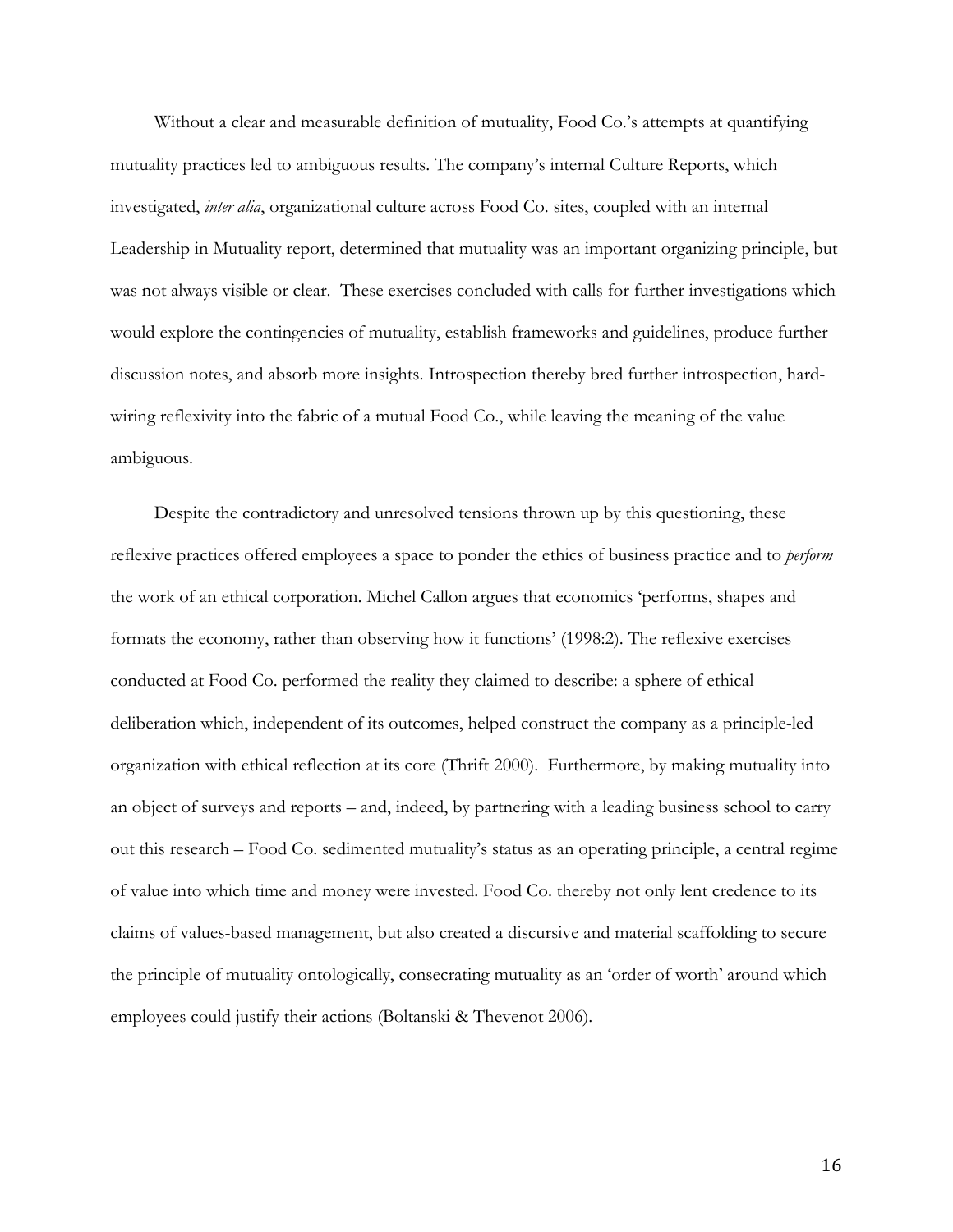#### **Not Charity, Not Business as Usual: An Ambiguous Syncretic Form**

In Marcus' analysis of the cultural corporation, he posits that 'self-conscious reassessment' indicates a retreat inward in times of increasing uncertainty (1998:7). At Food Co. however, corporate navelgazing mirrored back outward, as a growing roster of external projects was rolled out under the banner of mutuality. Through these projects, Food Co. sought to extend its ethical remit to the legions of farmers who supplied the company's cocoa in West Africa and the 'bottom of the pyramid' door-to-door sales agents who sold Food Co. products in hard-to-reach areas of Africa and Southeast Asia.

The expansion of the company's ethical remit heightened employees' struggle over the meaning of mutuality: was it charitable action, CSR work, sharing value with stakeholders, fair market exchange, or something else? In the realm of external projects, the definitional ambiguity discussed above yielded ambiguity in structural form and thus relational dynamics. Food Co. actors carefully distinguished mutuality from charity and CSR, and from single-minded profit-maximizing 'business as usual', as clear but logically opposed forms of economic action. While absolute forms of morality-driven charity/CSR and finance-driven capitalism exist only as ideologies of late capitalism, people's efforts to distance their actions from one or the other revealed local conceptualizations and theories of mutuality. The discomfort experienced by Food Co. actors over perceived structural ambiguity was a key indicator of syncretism among (ideologically constructed) opposing forms.

# *Mutuality in the Insansa Program: CSR or business as usual?*

Insansa is the brainchild of Food Co. Inventa, which developed the pilot as a test case of mutuality in business. The program, which aims to put 'social objectives at the heart of business', provides 650 informal micro-entrepreneurs the opportunity to sell Food Co. confectionary to *dukas* (small retail shops) in 'hard-to-reach' slums and rural communities, considered key growth markets for the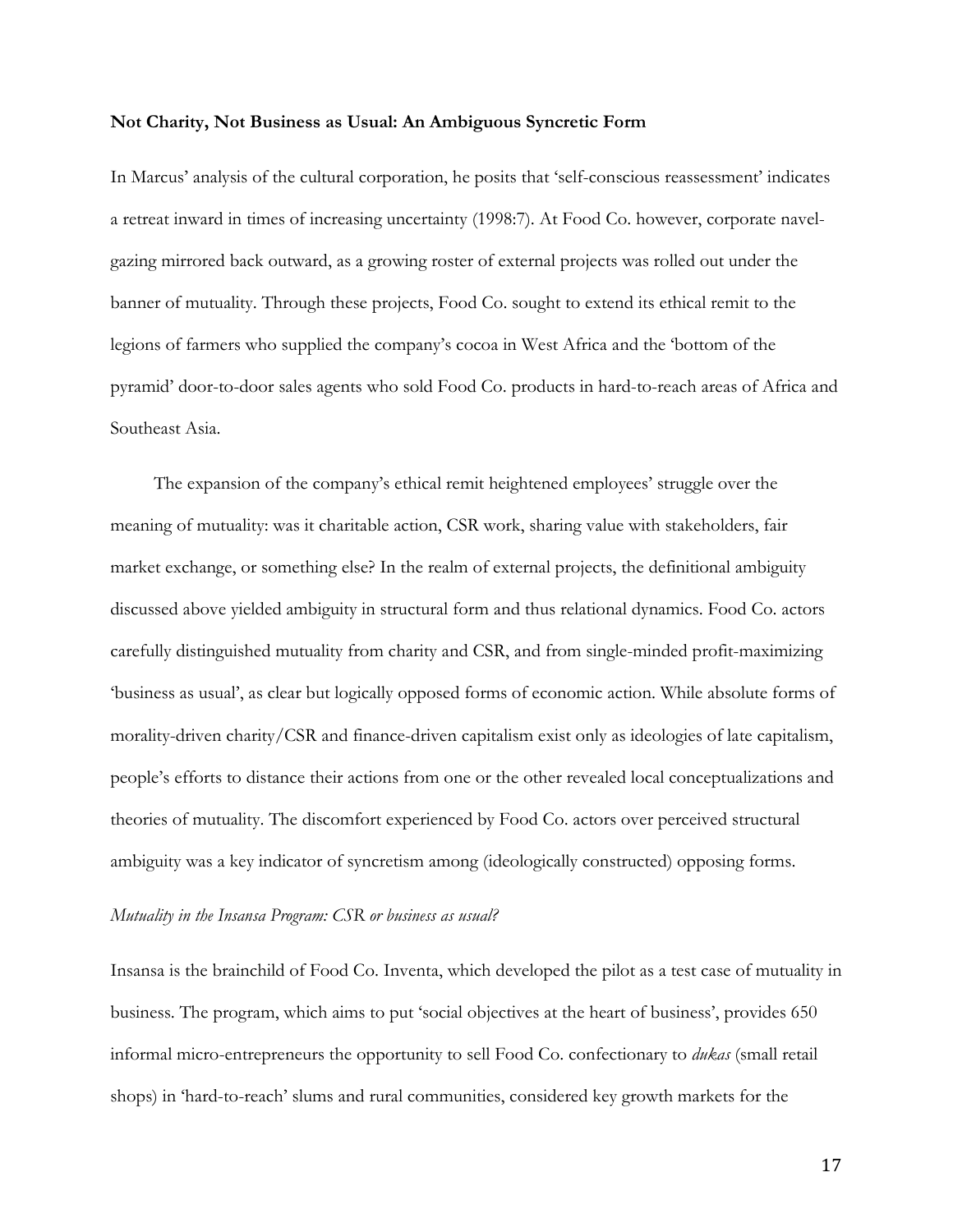company. Entrepreneurs (deemed 'uplifters' by the company), who hail from these communities, were rewarded with a small commission on each product sold, supplemented with an end-of-themonth commission-based bonus. While tapping into the 'fortune at the bottom of the pyramid' is an ambition of many consumer-facing multinationals (Prahalad, 2004), Food Co. Inventa framed Insansa as a pioneering test case for the economics of mutuality, with potential for replication across emerging markets.

Employees at Food Co.'s subsidiary in Kenya, however, described Insansa alternately as a social enterprise, a philanthropic endeavor, or a sales scheme. While discursively framed through mutuality, the project accommodated diverse meanings, from the cold rationalities of 'unlocking a sustainable route to market' to moral discourses of 'doing the right thing.' One employee working closely on Insansa described her on-going efforts to remind staff that the project was about 'social benefits,' not just sales. 'There's always tension for finance and sales [department] and us at Insansa, because at Insansa, we try the social agenda more. The sales team wants to see in-market sales numbers growing higher and higher everyday, and they don't understand why we have share-outs [with entrepreneurs].<sup>[5](#page-18-0)</sup>A senior manager in Kenya added, 'Everybody wants to jump in and say, "Okay, let's turn it into a selling tool," and I say, No, no, no, it's not a selling tool, we are looking at the social and economic benefit to the people. We have so many other tools to sell; we have our field sales rep, the other wholesalers, but this is about improving people's lives. I constantly have to keep everybody in check.' Other managers said they had to exercise oversight to ensure they did not fall back on a profit-maximization model and start taking advantage of the entrepreneurs. Such comments left much of mutuality-in-practice converging on new models of CSR, although Food Co.

<span id="page-18-0"></span><sup>&</sup>lt;sup>5</sup> Share-outs are monthly meetings in which entrepreneurs discuss the challenges and successes of sales work.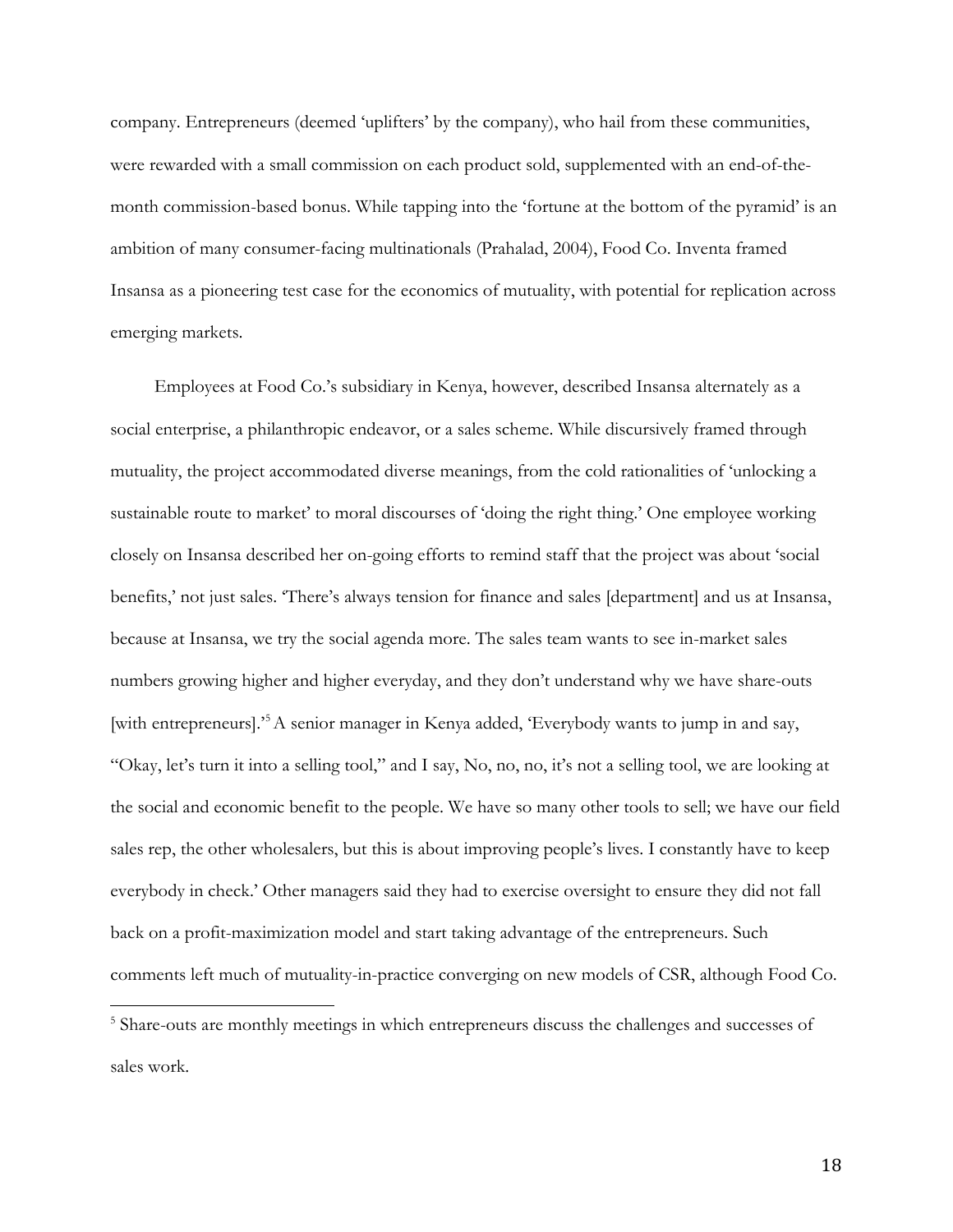Inventa associates considered CSR a step backwards from the economics of mutuality. For example, in a PowerPoint presentation a Food Co. Inventa associate delivered to us on the evolution of the corporation's social and environmental impact, CSR was plotted as an earlier and, by implication, less-evolved iteration of the moral corporation, associated in the captions with 'writing cheques,' 'risk management,' and driving only 'some positive change.' Several Food Co. managers nonetheless remained wedded to the language and appearance of CSR and paternalistic philanthropy. 'We take them and we uplift them, fantastic, we'll give them a job, give them a livelihood, we give them a social role, we give them hope, we give them a career, we give them legacy for their family and children, fantastic,' extolled the leader of Food Co.'s training programs in the region.<sup>[6](#page-19-0)</sup> Conflicts in the enactment of values were often underplayed during the interviews; instead, managers highlighted the impacts of Insansa and other principles-led projects, framing them in humanitarian terms. As a particularly impassioned senior manager based in South Africa explained to us:

The big thing that [Insansa] does is it hits you between the eyes about the impact you can make on humanity. And I don't care if you're bloody Hitler for god's sake, you still care about people. So, you know, it doesn't matter how ruthless a businessman you are, how focused you are on….[the] top line etc, etc, there isn't a person that hasn't seen our videos of change and been moved from, emotionally from point A to point B.

Mutuality was not only employed discursively by the company, but also constructed, performed and deployed by employees as they carved out their own claims to ethical personhood: 'I'm paid nothing from [Insansa] because I have my key job, but because of the success stories, it

<span id="page-19-0"></span><sup>&</sup>lt;sup>6</sup> The program did not always emulate the gifting relations conjured in these accounts: most entrepreneurs reported they could not sustain themselves by selling Insansa products alone.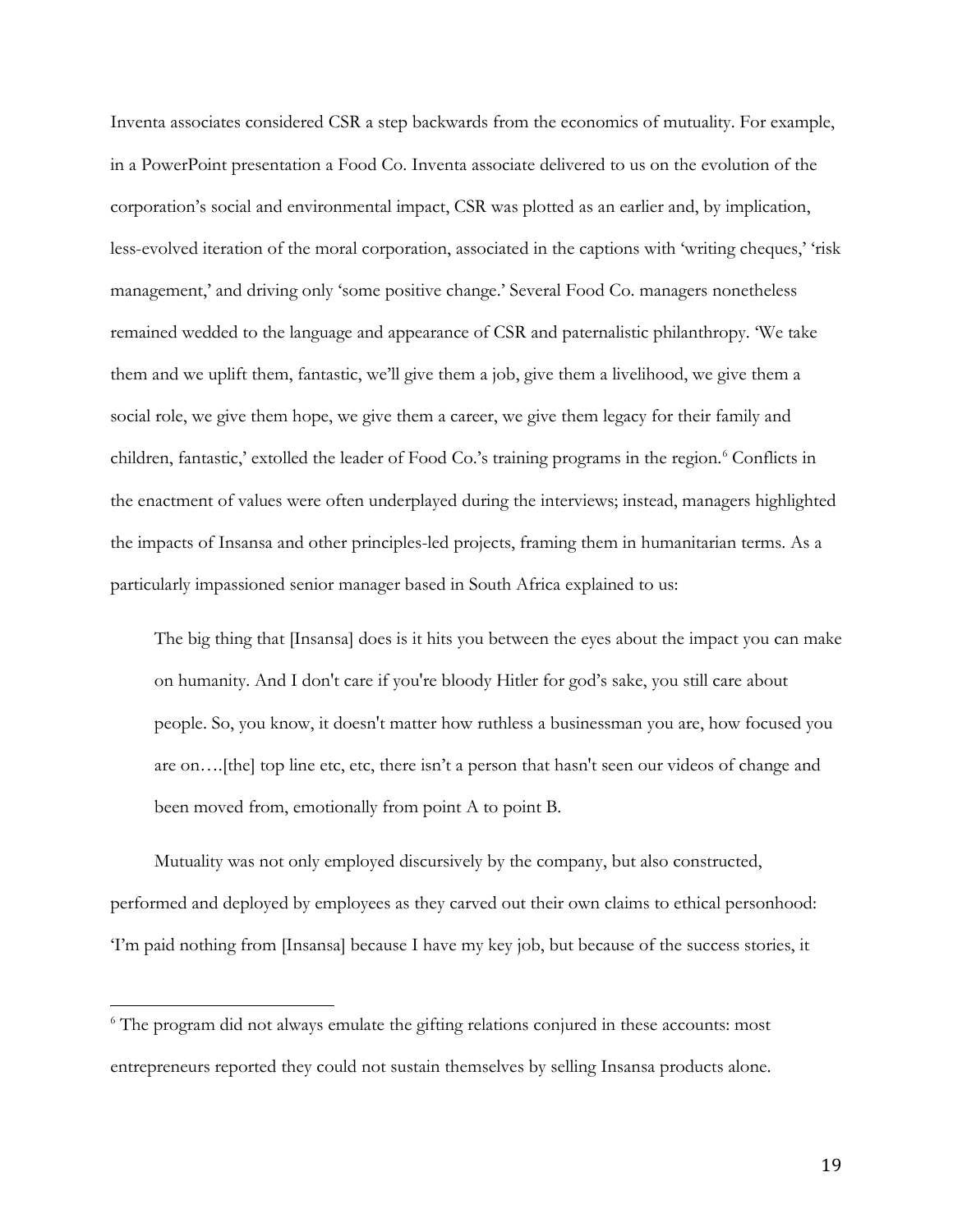gives me the passion to, I want to do something for someone else,' commented one Kenyan production manager, whose colleague spoke of forgoing her own targets to ensure its survival; sacrifices made in exchange for the moral satisfaction of helping those in need. Several employees in Kenya said that survival at Food Co. depended on upholding the principles.<sup>[7](#page-20-0)</sup> More commonly, however, employees said that working in the business was, as the company's website insists, 'more than a job'. As these employees described it, financial recompense was a secondary concern, and their careers at Food Co. were driven by an ethical calling. Such statements alluded to the imperative of discursively performing employment at Food Co. as an ethical project, to fit within the company's corporate culture. Mutuality was thus a 'fund of meaning', allowing individuals to tie their personal career projects, framed as moral projects, to corporate identity.

Senior managers in the Global North, however, emphasized the strategic benefits of Insansa and relegated the social-impact objectives of the project to the background:

A mutual benefit is that essentially the sales that we're getting from Insansa are from places that our products were not reaching. And so this is about… new routes to market for us as well as the… societal-transformation things that come of that, but it's about our products being successful, it's about getting to places that we wouldn't be able to get through for our new traditional routes to market.

Staking the 'business case', one senior leader commented: 'One thing that has really kept us in the game is that it's not a charity.' Indeed, some senior leaders seemed uncomfortable speaking about

<span id="page-20-0"></span><sup>7</sup> The cynicism highlighted in other accounts of corporate attempts at value-creation (Krause-Jensen, 2011; Royvrik, 2013) was largely absent; employees represented the company in a decidedly positive light, even under conditions of anonymity.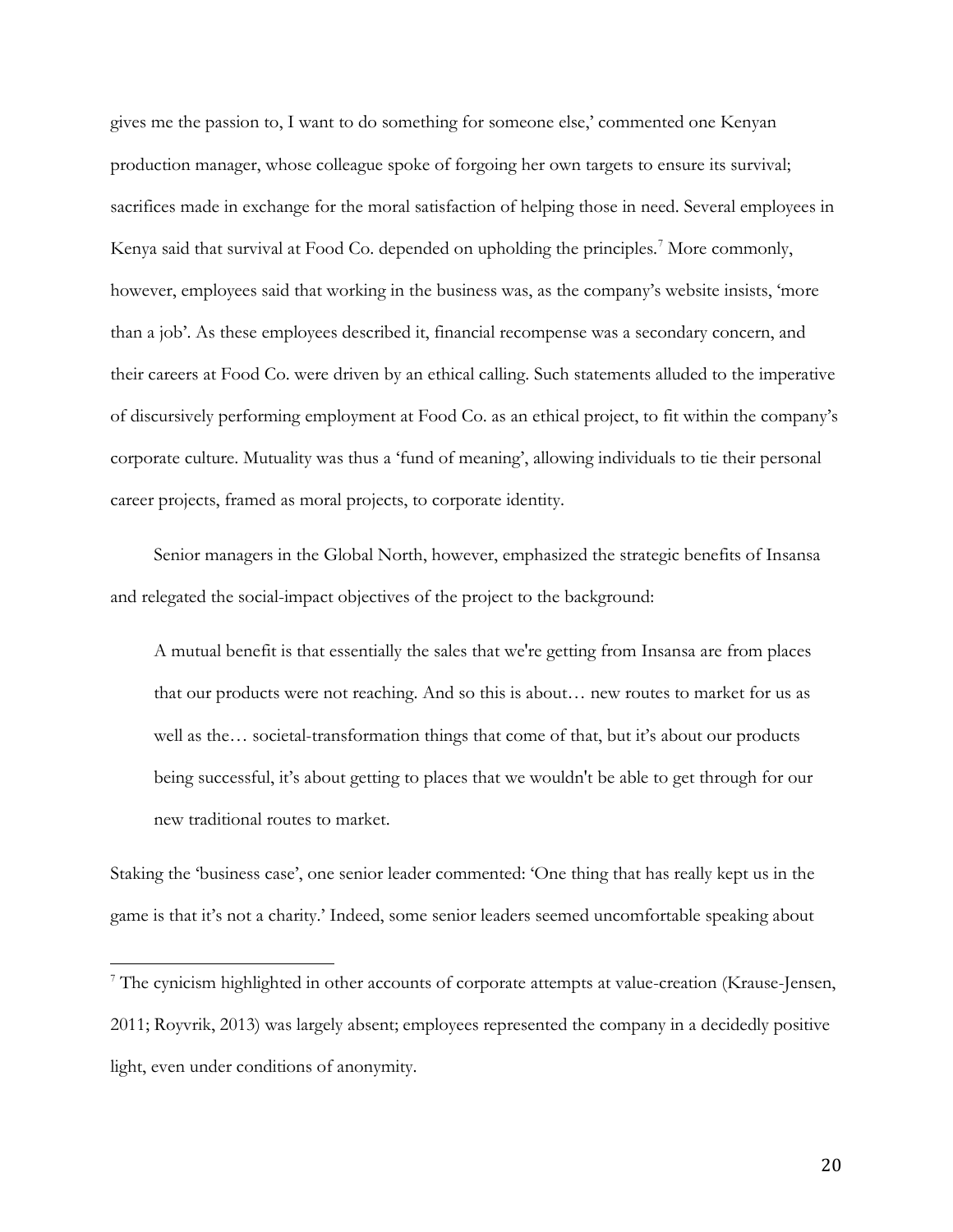mutuality and preferred to talk in terms of growth. In the words of one regional president, 'I could work with growth we're proud of, that would be sufficient to me,' and leave the 'principles where they are…. I think mutuality only exists when we're talking about growing the pie, you know, about having the ability to make what we do bigger than what it is today.' According to one senior leader, 'Food Co. is, my view is acting more like an NGO although they're a for-profit. And the problem when you do that in this world, you know, you might disappear in the long run.' Indeed, it is precisely the tension between the pursuit of economic activity 'for its own sake' (i.e., competition and growth) as opposed to 'for the sake of something else' (i.e., mutuality broadly defined), that rendered mutuality ambiguous. The reluctance of some senior management to engage with the social-impact aspects of mutuality also underscored power differentials within the company: while employees deployed mutuality discourses as part of ethical selfhood, senior managers appeared exempt from these requisite corporate performances.

### *Mutuality as syncretic form: BoP Entrepreneurs*

Careful explanations that Insansa was neither straightforward business nor charity revealed the syncretism of the project and the anxiety it provoked. In contrast to Kunda's (1992) ethnography of management ideology, which describes how low-level engineers drew on irony to stake out their autonomy in the face of relentless corporate propaganda, entrepreneurs in Insansa interpreted the relationship with Food Co. as one of patronage, and continually performed 'declarations of dependence' (Ferguson 2013) to invoke what they saw as proper patronage behavior. This model of economic action combined hierarchical largesse and transactional exchange, in which loyalty and labor are exchanged for resources and protection, thus revealing the deep syncretism of the two forms Food Co. Inventa claimed Insansa was not. Because entrepreneurs inhabited a post-colonial social and economic world where dependence (Bayart 2000), patronage (King and Van Zwanenberg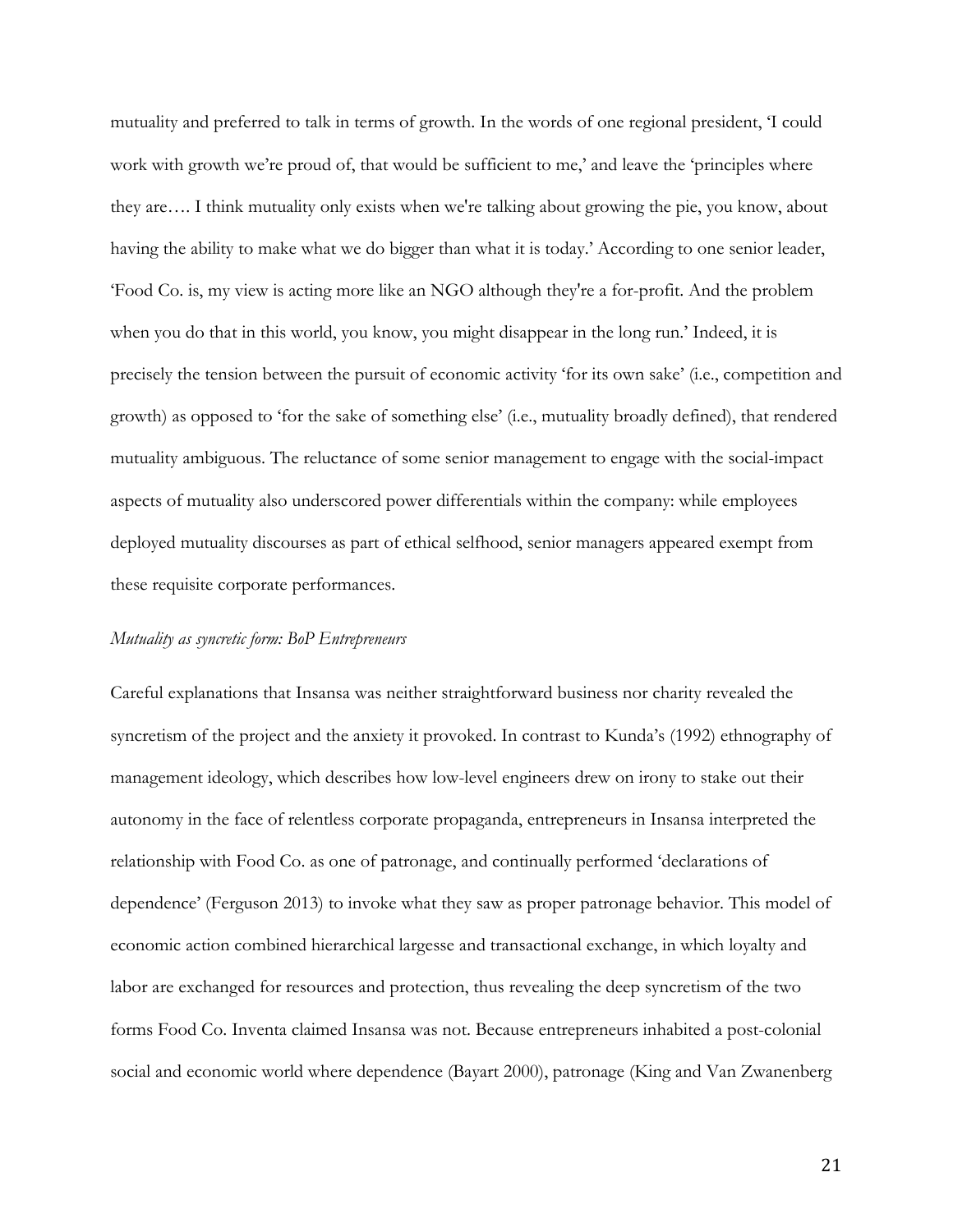1975), and everyday social claims making were familiar and well-understood relational categories, they did not experience the anxiety with it that Food Co. Inventa associates did, and saw Food Co. as possessing the resources and the obligation to mitigate the challenges they confronted in their dayto-day work.

Two examples reveal the ways in which entrepreneurs interpreted the relationship to be patron-clientage. First, while Food Co. extended end-of-the-month commissions to entrepreneurs commensurate with their sales outputs and according to the logic of reciprocal market exchange, entrepreneurs spoke about commissions through idioms of patronage. Perceiving commission as a special windfall or bonus, separate from daily earned income, entrepreneurs construed this monthly payment as a gift expressing corporate gratitude for their loyalty. As one entrepreneur explained, 'When you join Insansa and you sell packets, then there is a profit we normally make, and then there is a commission that they give us at the end of the month to show that they appreciate [us].' The language of 'giving' was routinely used to differentiate this end-of-the month money (also referred to as 'incentives') from everyday sales earnings. The delayed temporality of commission, and the longerterm social relation this implied, also invoked patronage. While daily income was spent on daily expenses, entrepreneurs earmarked their commission money for special expenses such as paying into socially organized savings groups and upgrading their equipment or transportation.

Second, entrepreneurs sought durable connection with the company in which risk mitigation and the costs of overcoming structural barriers were shared. Entrepreneurs routinely requested items such as gumboots, rain coats, umbrellas, and bags to protect their products from the rain; more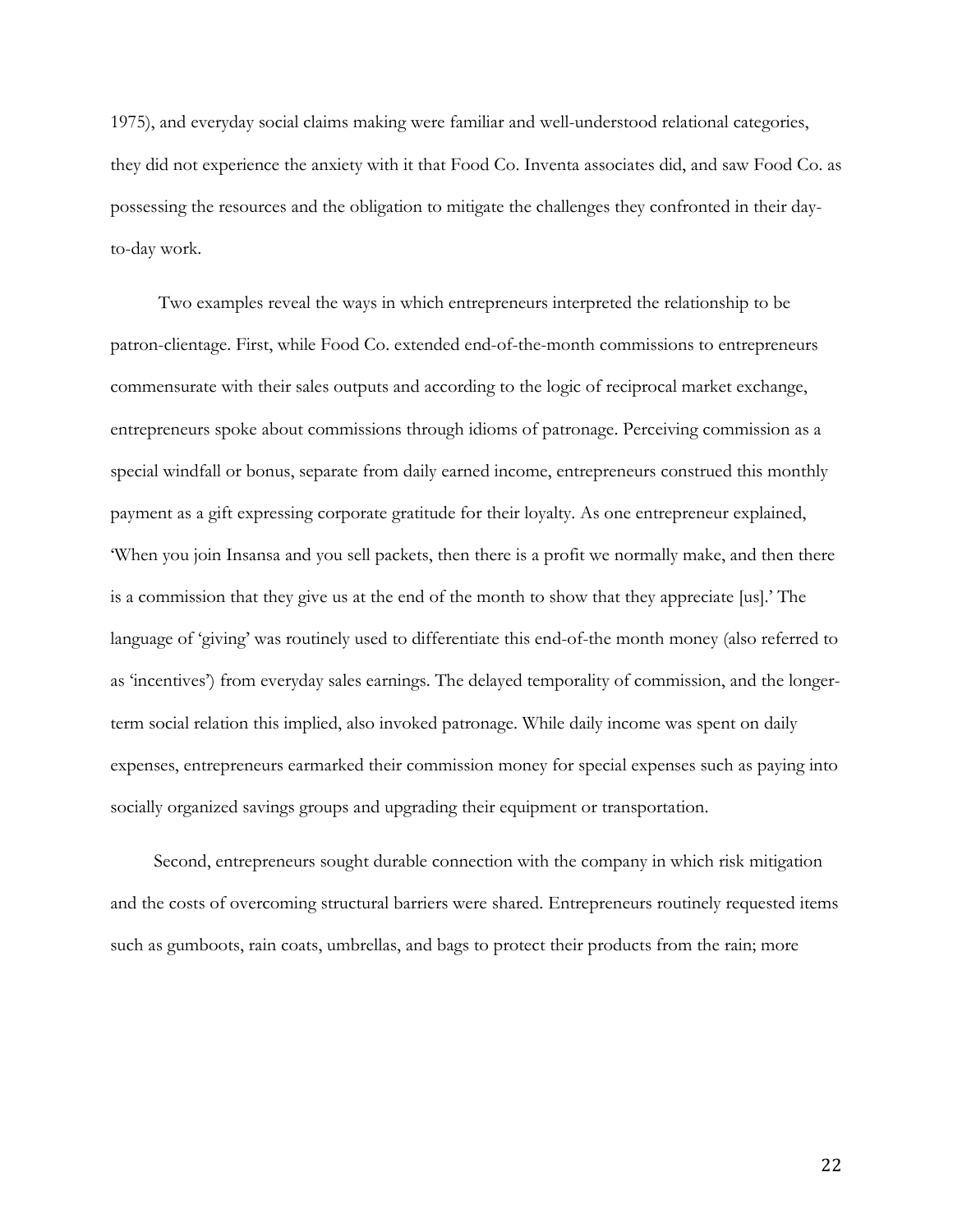efficient forms of transportation such as bicycles<sup>[8](#page-23-0)</sup> and motorcycles; and branded ware to advertise their products and lend the appearance of professionalism. Other companies provided such forms of assistance, which established a precedent of expectation among the entrepreneurs. Entrepreneurs also hoped their loyalty would eventually translate into employment: 'They are good people. They told us that we put effort in the work and they can employ us; when an opportunity comes, they will give us. That is why we are working hard because we know they will not just leave us like that.' Describing the role patronage plays in a social enterprise in Bangladesh, Huang (2016:25) writes that 'To deny requests [for gifts] is to fail or refuse to recognize the relational and moral claim underpinning the request', in this case mutuality. This highlights the boundaries of mutuality, and the strategic undercurrent that fueled its continued ambiguity despite a corporate objective to clarify it.

Notably, entrepreneurs were not aware of mutuality being a driving principle behind the company's relationship with them. The term 'mutuality' was not mentioned by the entrepreneurs we observed and interviewed, conveying the restricted access that entrepreneurs had to the discourses of the company's own values, and their role as recipients, rather than enactors, of mutuality. In our discussions, rather than speaking directly of mutuality, the entrepreneurs invoked relational logics that were compatible with the concept, expressed concisely by one as 'the roof grows, and I grow.' As many entrepreneurs indicated in various ways, 'It's possible I can ask for these gifts. [I can ask for] a bicycle, then come to a motorcycle and then to a car. Because [Food Co.] is also growing. The more we sell, the more [Food Co.] also gets their money.' Entrepreneurs thus invoked a logic of economic action whereby the company's mitigation of structural barriers would improve their selling position and yield benefits to both parties: a syncretic model that resembled patron-clientage,

<span id="page-23-0"></span> $8$  A program that provides entrepreneurs with access to bicycles through the provision of microcredit commenced in 2018.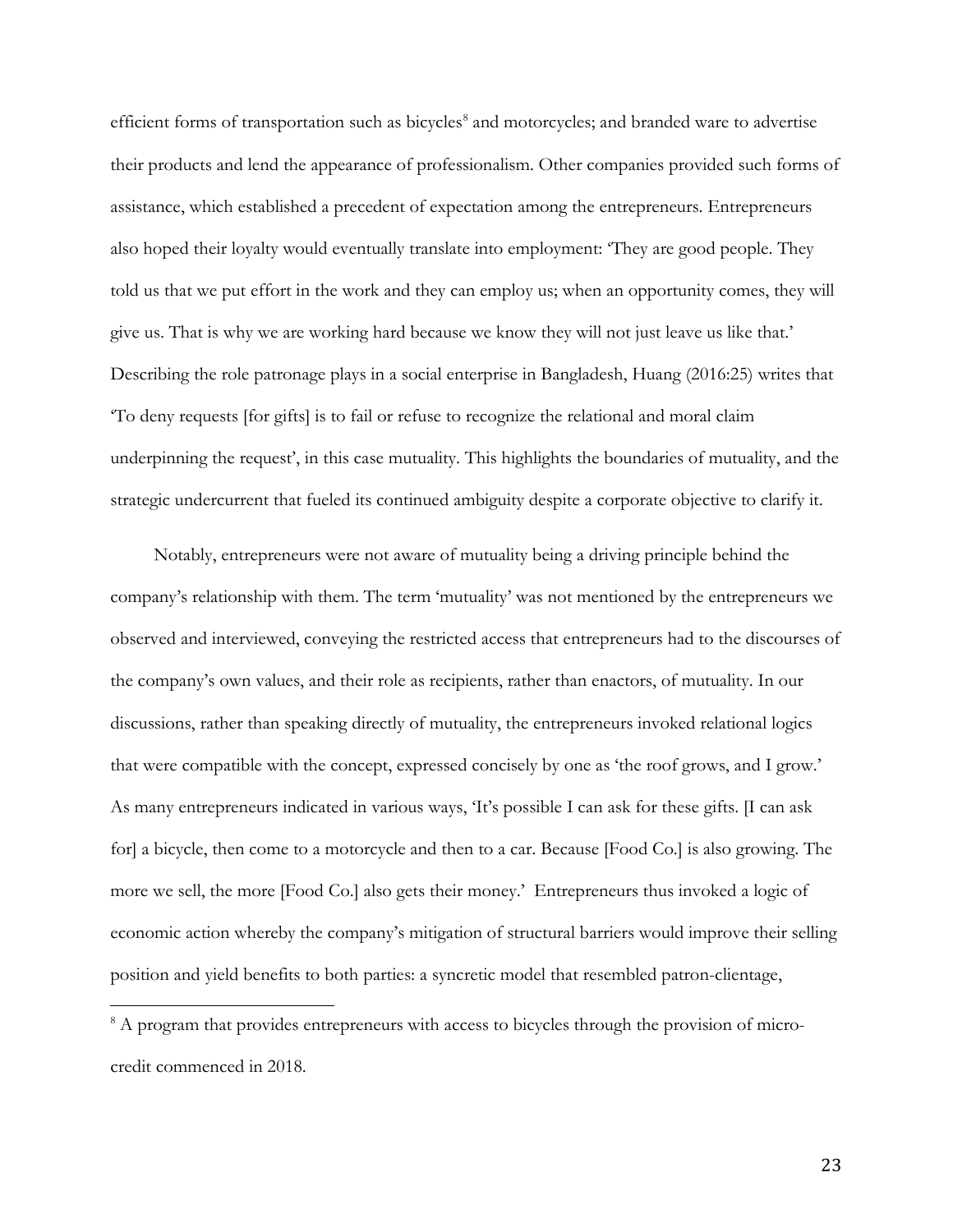combining aspects of charity (through gift giving and protection) and business (through the sales relationship and profit sharing).

# **Space for Negotiation or Consolidation of Power? Ambiguity in Hierarchical Relations**

# *Insansa and the 'gift' of subjectivity*

As noted, Food Co. and Food Co. Inventa worked hard to differentiate the principle of mutuality from CSR and charity, with employees invoking a logic of disconnection in which the company's role was to help the entrepreneurs help themselves (see Gardner 2012). According to this rhetoric, entrepreneurs benefited through becoming 'better people' rather than through receiving gifts or other tangible forms of help. A manager in Food Co.'s Kenya subsidiary demonstrated this logic, portraying patronage as a 'selling tool,' in contrast to a strict market regime dedicated to 'changing people's lives' through mutuality. She compared Food Co. with competitor companies who said to their distributors, '"We are giving you motorbikes and we'll give you free credit," because for them it's only selling, they're not doing the mutuality part of it. But we [at Food Co.] are looking at how are we going to change people's lives.' According to this valuation of self-sufficiency, and the educative stance that underlay it, people needed to invest themselves and their money to feel a sense of ownership, whereas they would fail to value things given freely as gifts, as these might establish dependency. The rationalized market relationship, detached from affect and charity, ensured that upliftment entailed relatively ephemeral bonds between Food Co. and the entrepreneurs (see Cross 2011).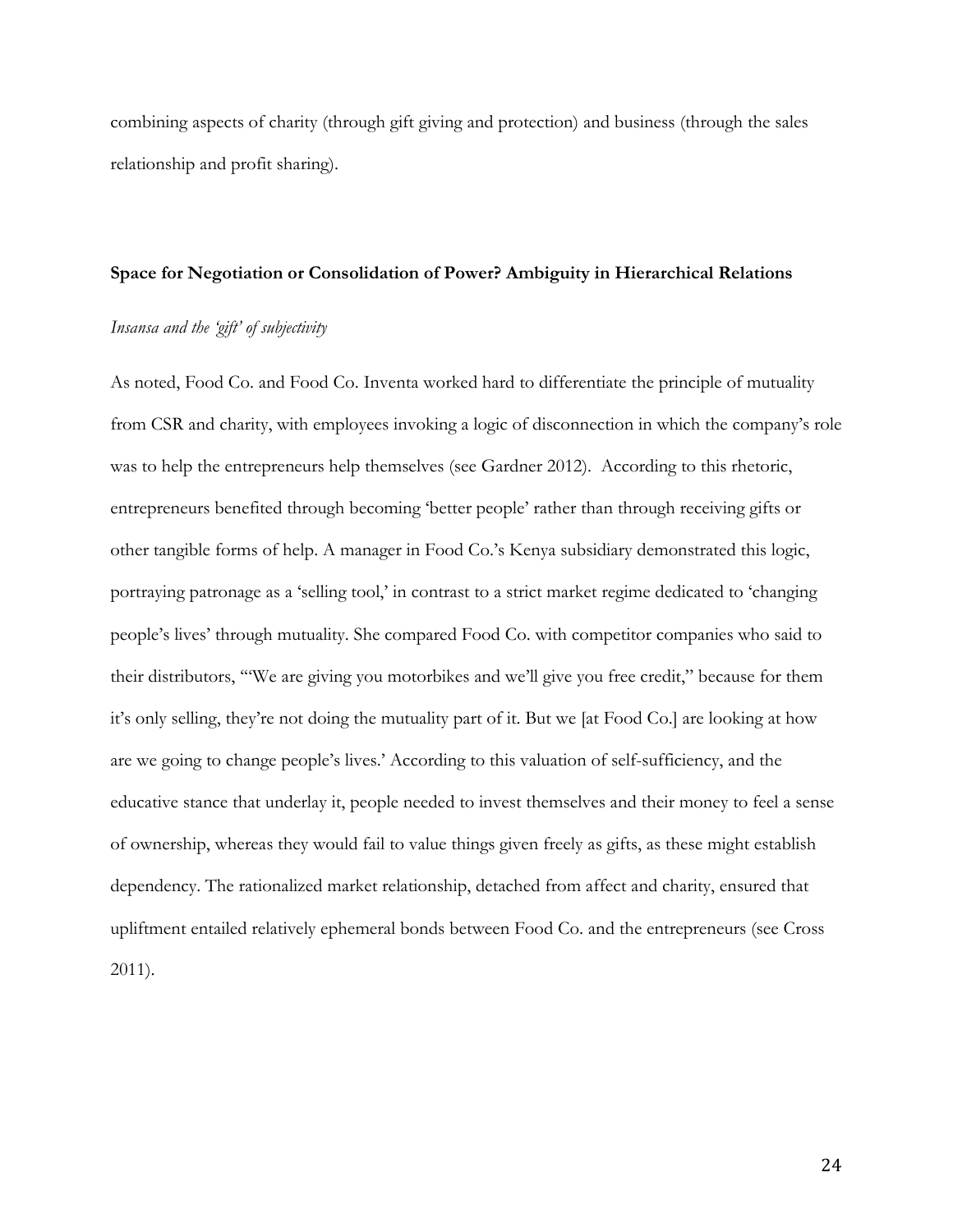Managers of Insansa, for instance, considered requiring entrepreneurs to pay a fee for their training so that they would 'own the paper' (meaning training certificates), and did not compensate entrepreneurs for earnings forfeiture by attending training sessions<sup>[9](#page-25-0)</sup> and other Insansa events. As a sales manager noted, 'When we went to launch [the program], everybody wanted a sitting allowance.[10](#page-25-1) I told them "no, if I give you a job which is selling this product, where you keep the money for you, and I give you this much at the end of the month, I'll make you a better person than you getting two hundred sitting allowance."' Similarly, when entrepreneurs experienced illness, product damage, or theft, they received encouragement rather than help with cash flow to overcome the immediate crisis. 'Sometimes some of them get mugged, their products stolen, some fall sick for months on end because their bag is heavy, they are being rained on, there are terrible weather conditions…. If they're sick, we might not give them money, but even giving them a call and telling them "you'll get well soon" is quite enough to keep them going,' a national sales manager reasoned. If entrepreneurs were supported fully by the company, 'they'd make it a habit', and if they did not succeed in the Insansa program, it was because they had forsaken the opportunity given to them: 'You're going to work hard and you're going to benefit and you're going to grow and we're going to give you opportunities, and it's your choice whether you take those opportunities or not, fine.' This interpretation of mutuality encompassed a neoliberal entrepreneurial subject, who must respond to the moral exhortation to 'help oneself' by embracing the opportunities provided by business

<span id="page-25-0"></span><sup>&</sup>lt;sup>9</sup> The company recently introduced mobile money payments so that entrepreneurs would no longer have to attend 'share out' sessions, where bonuses are distributed and training occurs (Radvan and Roche 2017).

<span id="page-25-1"></span><sup>&</sup>lt;sup>10</sup> A sitting allowance is payment to attend meetings, a common practice among government and donor agencies in East Africa.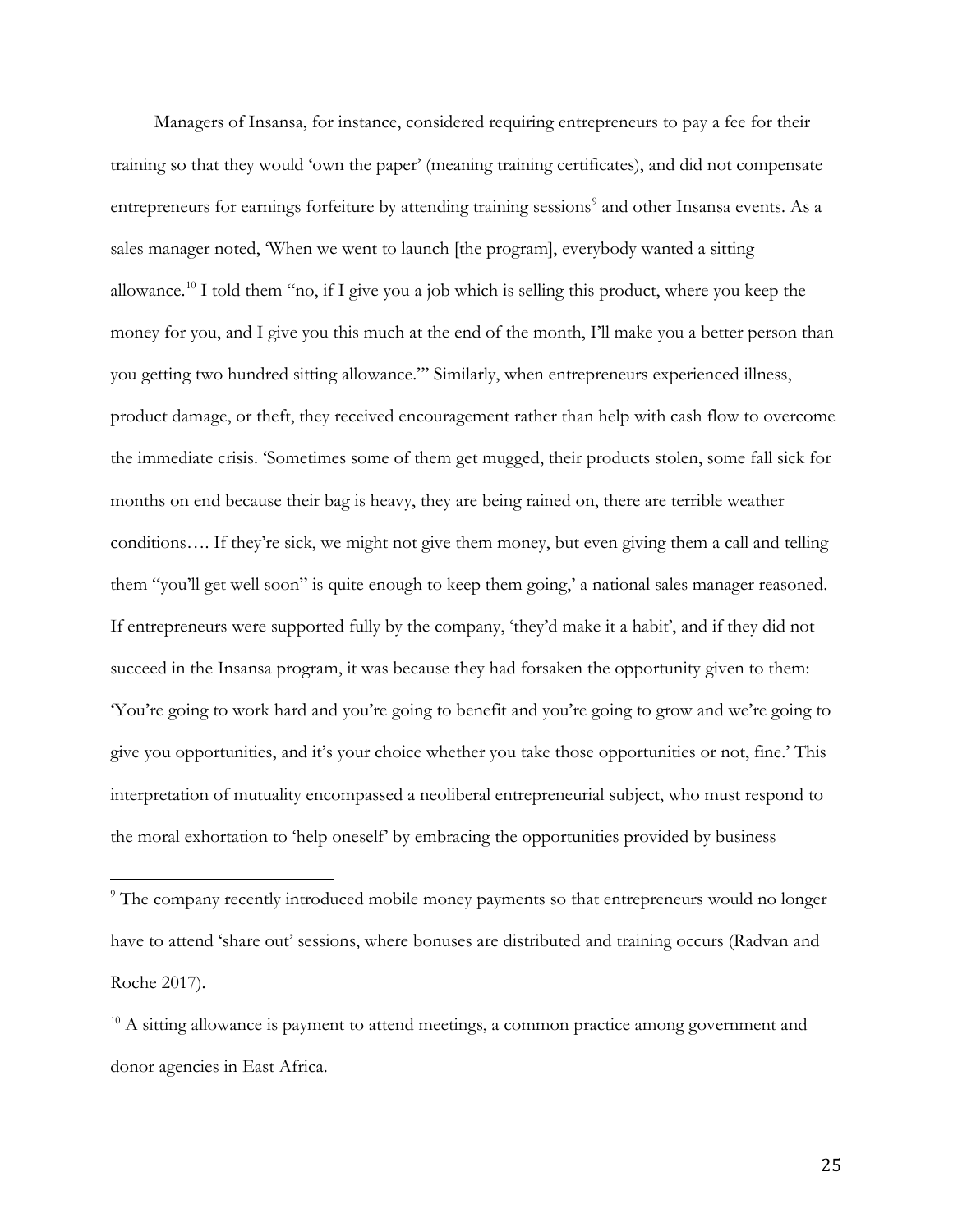initiatives such as Insansa, to become, as Gordon (1991: 44) puts it, 'an entrepreneur of himself or herself. That mutuality could contain – and indeed, be used to justify – a discourse of self-help, whilst maintaining its plausibility as a value, points both to mutuality's conceptual flexibility, and to the broader neoliberal construction of 'good citizenship' as premised on individuals' successful management of insecurity in the post-CSR era.

By designating BoP projects an exercise in external mutuality, Food Co. indicated that these projects were not designed to incorporate entrepreneurs into the Food Co. family,<sup>[11](#page-26-0)</sup> with its attendant rights and responsibilities. Rather, Food Co. would preserve the 'voluntary ethics' (Shamir 2004) of benefaction between the business and the Insansa entrepreneurs. At the same time, mutuality was mobilized to lend value to corporate routes into the Global South that might otherwise be seen as less ethically creditable. Ultimately, Food Co. invoked particular representations as its needs dictated, whether to deny declarations of dependence (Ferguson 2013) and requests for tangible help from entrepreneurs, or to assert its own moral position in helping to improve the lives of disadvantaged people. The structural and content-related ambiguity of this relationship and the project in general enabled these multiple forms and meanings to coexist, ready to be mobilized to fit organizational and employee agendas. The power to define value remained with Food Co., and practical negotiations favoring other forms of value and understandings of mutuality were yet to surface.

# **Conclusion**

<span id="page-26-0"></span> $11$  See Kondo's (1990) account of a family enterprise in Japan, which highlights how kinship idioms are deployed for normative control by owners, but also strategically appropriated by the workforce for their own ends.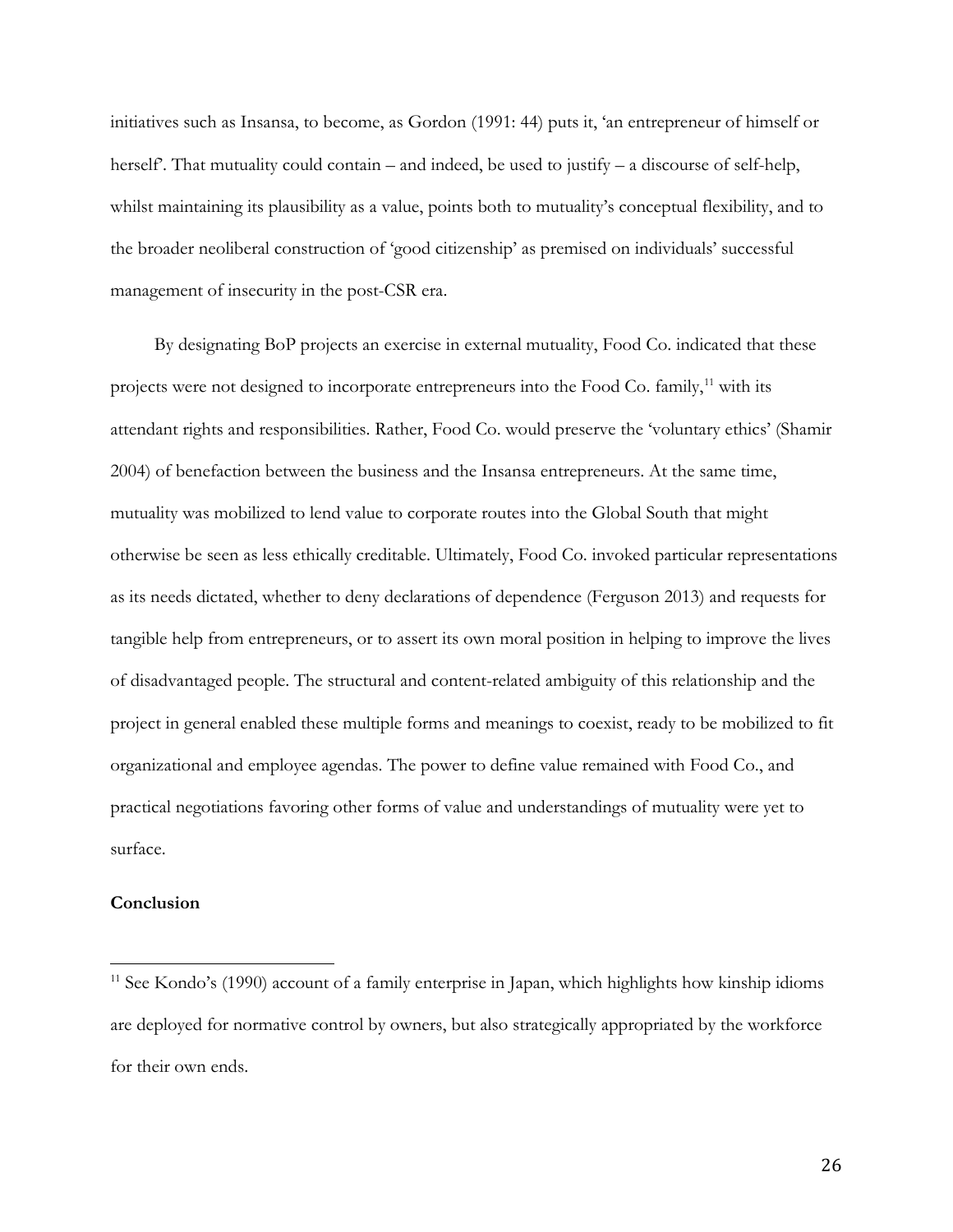Corporations increasingly direct resources toward translating ambiguous corporate values into realizable cultural assets. As this paper has shown, the ambiguity of corporate values is entangled with power differentials and organizational hierarchies, such that, despite apparent efforts at defining and quantifying regimes of value, corporate values remain slippery, their very ambiguity serving to maintain a multiplicity of sometimes-conflicting interests across company strata.

In tracing Food Co.'s bid to embed mutuality as a central organizing principle of corporate practice, our ethnographic work found resonances with earlier research on the cultural corporation (Marcus 1998), which showed that efforts at consecrating corporate values are often tied to diverse and extended reflexive exercises (Stark 2000). At Food Co., the imaginative relationships conjured through such practices allowed employees to perform the work of the principles-led corporation, inscribing certain institutional, professional and personal practices as mutual. Moreover, trainings, data collection tools and evaluation methods targeting mutuality formed a system of representation that commanded its own authority, 'hailing' employees as part of Food Co.'s broader moral project (Chong 2012). Through such ethical deliberation, mutuality was secured as an operating principle and basis for social action, serving as a boundary object capable of absorbing contradictions emblematic of the 'heterarchical firm' (Stark 2000). Yet introspection generated further calls for reflection, in a spiraling process of (in)definition, and despite concerted efforts to stabilize mutuality, it is precisely its lack of specificity that has sustained its presence across the company (Eisenberg 2007).

When it came to enacting mutuality, hierarchies of power emerged. Practical instantiations of mutuality allowed the production of 'real-world' narratives with moral resonances, such as employees' claims to moral personhood. However, when the principle travelled to the entrepreneurs positioned outside of Food Co. – the slated beneficiaries of its externally-focused, mutuality-driven business in Kenya – mutuality was performed in a territory of symbolic and material inequality.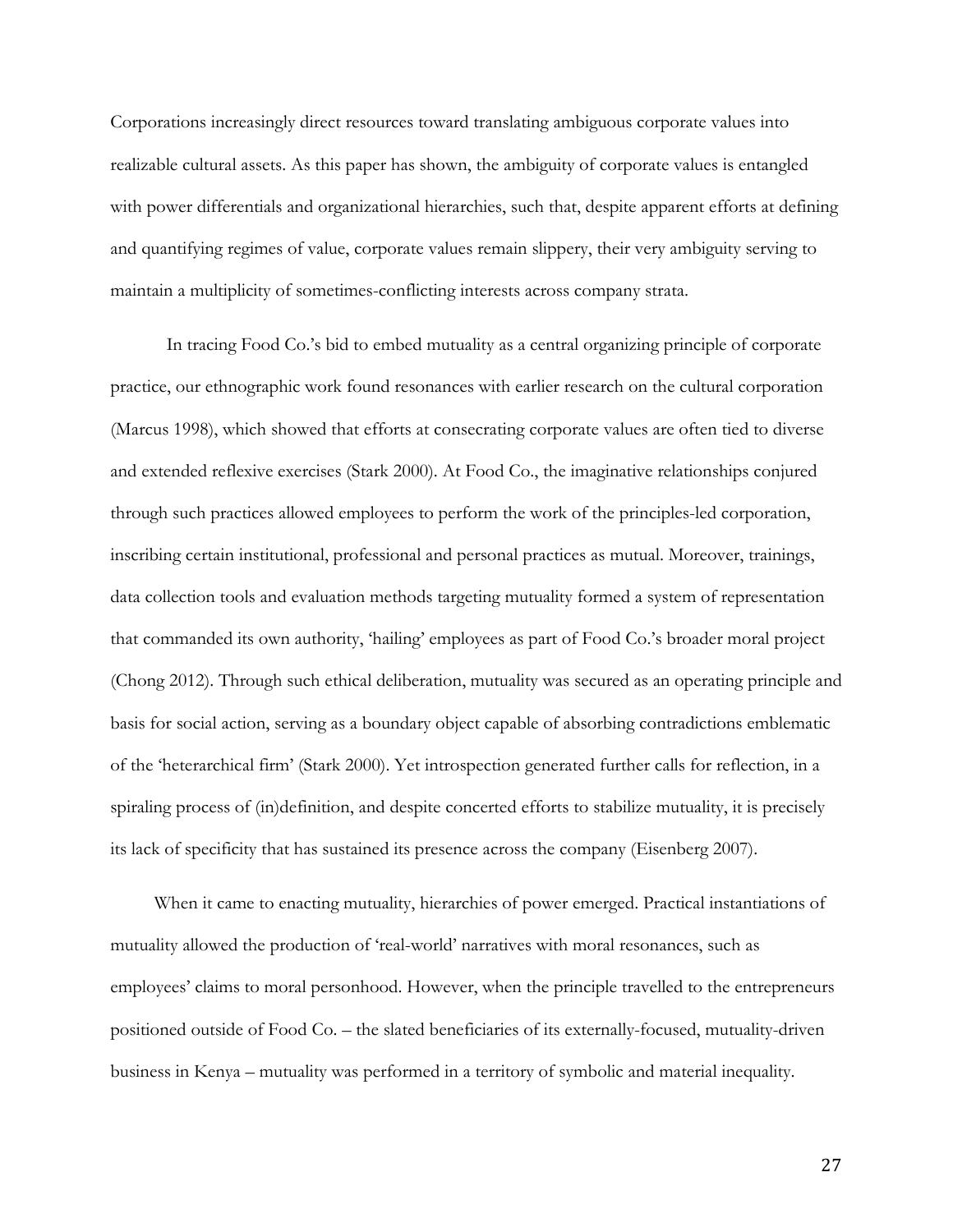Annexing mutuality to contemporary concerns with the disadvantaged ends of global value chains underscored the gulf between Food Co.'s own brand of mutuality as a path to sustainable corporate gains, and the term as understood within anthropology (Gilbert and Dolan nd), with resonances of commensurability, reciprocity, and structural reconfigurations of power.

What does our analysis add to anthropological analyses of ambiguity? First, by examining the content behind Food Co.'s principle of mutuality and its enactment in varying contexts, we reveal multiple models of economic action operative within the corporation. A primary action of ambiguity is to conceal the multiplicity and contradictory nature of different models of economic action, drawing together people with multiple agendas and coalescing seemingly incompatible perspectives. Ambiguity is thus expansive and inclusive: it widens the arena of play, enables the enrolment of players with diverse understandings, and provides a space for negotiation of meanings. But when we take corporate power into consideration, we find that the space for negotiation enables powerholders to set the rules of engagement, thus exercising what Lukes (1974) regards as the third face of (ideological) power—how those who hold power shape the perceptions, cognitions, and preferences of those who do not—even if it seems ambiguity is not being used deliberately for this effect.

Second, values in the new cultural corporation emerge as ambiguous artefacts whose meanings vary according to discursive context. The meanings, relations, and structures to which mutuality is attached convey different ideologies and ethics of work, relationality, and causal understandings of 'upliftment' or 'social impact'. Mutuality thus performs different work for different positions in the corporate hierarchy. For the Food Co. family and senior managers in the Global North, mutuality produced financial benefits; for employees, the performative discourse of mutuality generated ethical personhood and moral sustenance, whilst reinforcing their position in the corporation. In contrast, entrepreneurs, as targets of programs where mutuality was explicitly enacted, were excluded from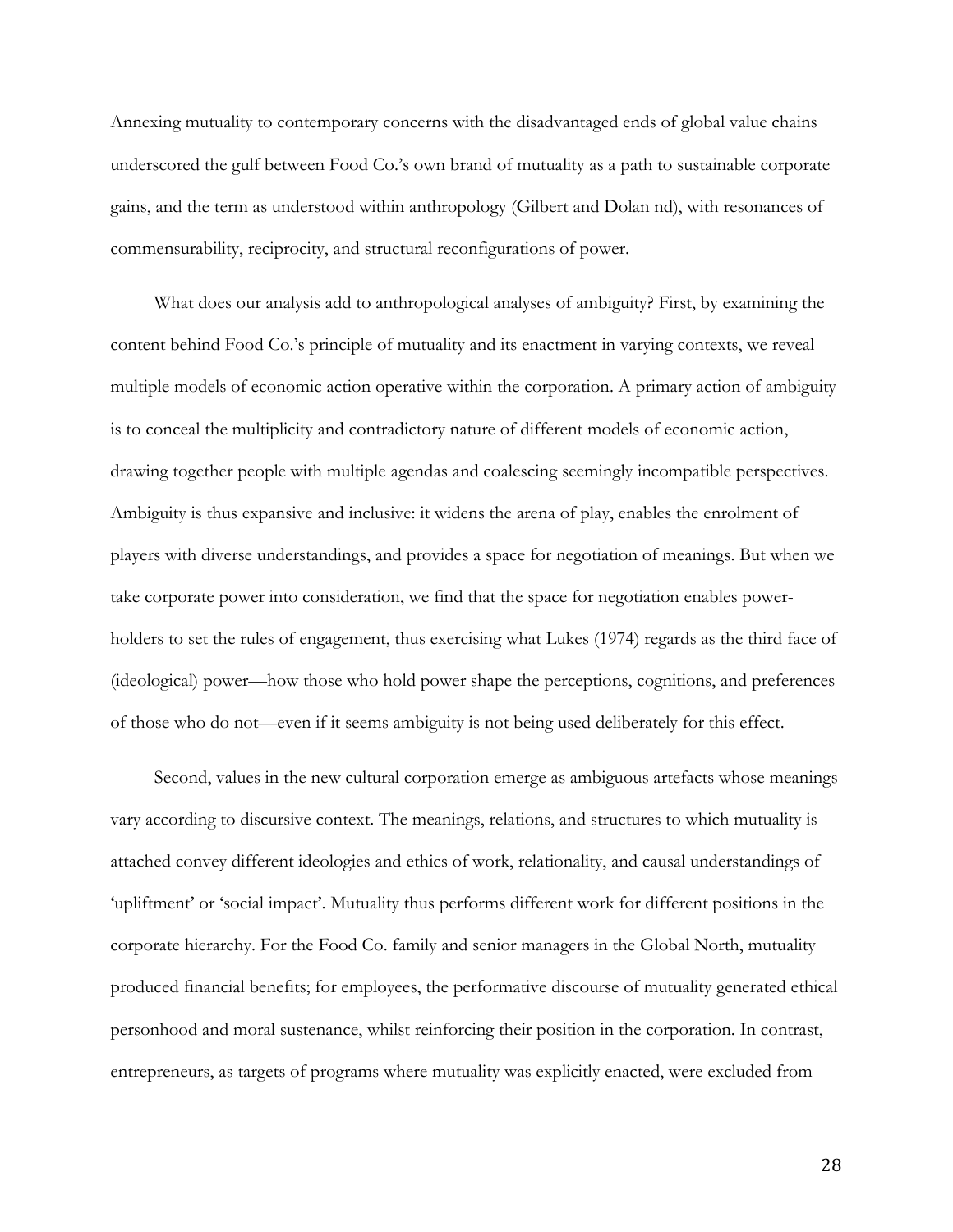mutuality's discursive regime. What counted as 'mutuality' for entrepreneurs was rooted in different arenas of socialization and identification (i.e., local communities and moral economies) where the power-inflected relationship between patron and client formed a familiar register of exchange, with mutuality in business and mutuality in social relations deeply imbricated. For entrepreneurs, whose declarations of dependence exhorted the company to share the benefits and risks of economic action, mutuality materialized as a property of a patronage relationship rather than an approach to doing business (Gilbert et al. 2016).

Thus, values, in their ambiguity and floating signification, can enable the semblance of ethical, principled, and deliberate action while concealing asymmetric relations and vernacular meanings and expectations. Values-based management relies on the firm to adapt heterarchically, thereby attaching core values to the plural regimes of meaning and worth that circulate through the organization. The ambiguity surrounding their content and application allows the semblance of agreement and hence coherence. However, when we turn to actors framed as explicit beneficiaries of corporate values, the affordances of ambiguity come into question. Though mutuality was sufficiently elastic to accommodate the myriad valuations of employees, constellating them in the broader moral project of the corporation, the interpellative capacity of mutuality failed to resonate similarly with Kenya's BoP entrepreneurs. Dominant, official, 'elite' meanings of mutuality overshadowed vernacular meanings and situated knowledge, and the prism through which Insansa entrepreneurs interpreted their relationship with the company was an economic model premised on asymmetries, a system of patronage that reflected the syncretism of the two forms—profit maximizing business and charity that managers vehemently asserted Insansa was not. The limits to strategic ambiguity became apparent at the bottom of the pyramid, as conflicting relational logics and unevenly shared power between those within and outside the company unsettled the ideal of commensurability Food Co. sought to enact. For those laboring at the margins of the value chain, it is through relational and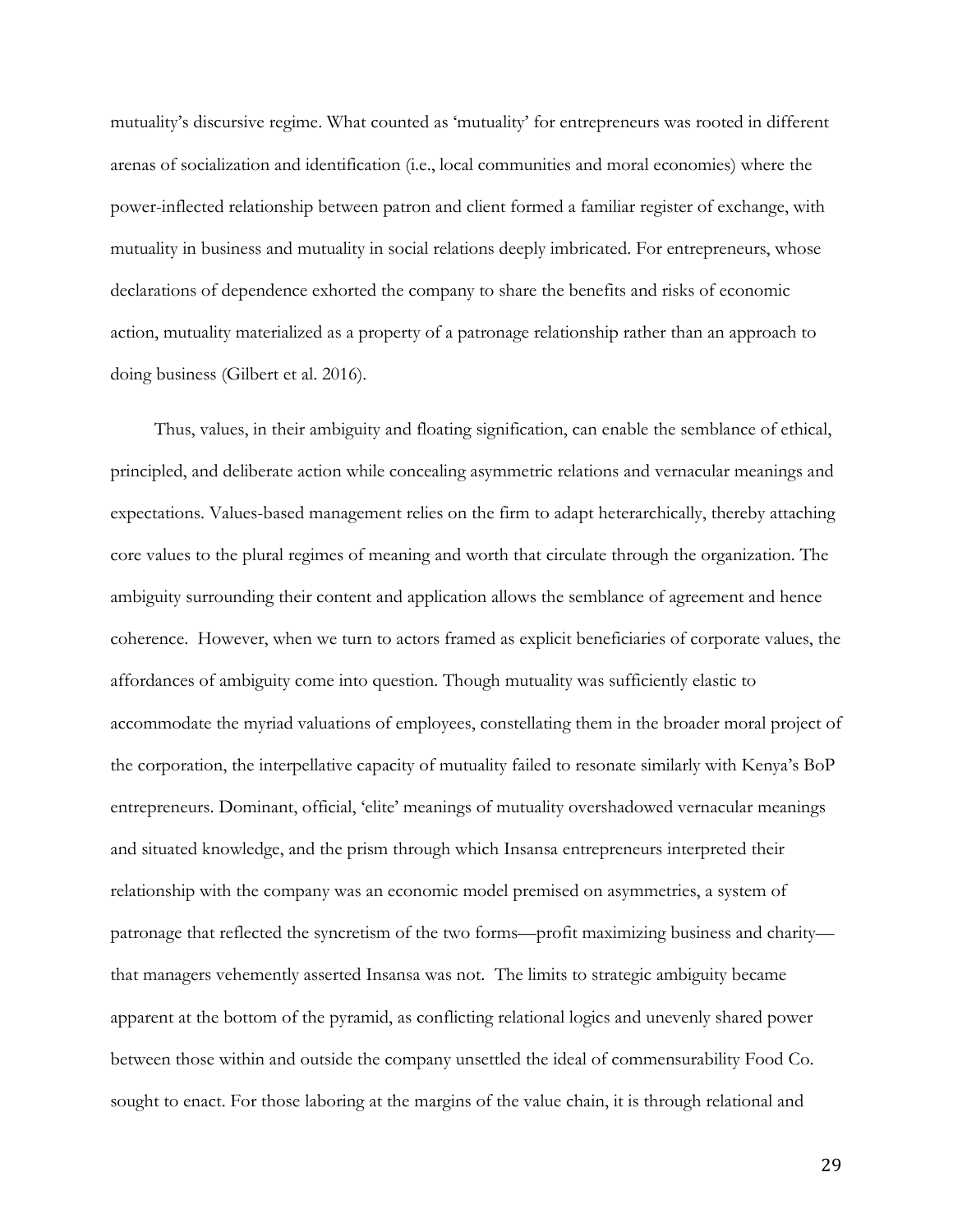structural clarity, and participation in the process of defining mutuality, rather than ambiguity, that a new form of capitalism founded on mutual values can emerge.

# **References**

Ainsworth-Vaughn, Nancy. 1994. Is that a rhetorical question? Ambiguity and power in medical discourse. *Journal of Linguistic Anthropology* 4(2): 194-214.

Badger, Stephen. 2014. Editorial: Exploring mutuality. *The Brewery* 1: 2-3.

Batteau, Allen. 2000. Negations and ambiguities in the cultures of organization. *American Anthropologist* 102(4): 726-740.

Bayart, Jean-Francois. 2000. Africa in the world: A history of extraversion. *African Affairs* 99: 217- 267.

Boltanski, Luc and Laurent Thévenot. 2006. *On justification: Economies of worth*. Translated by Catherine Porter. Princeton: Princeton University Press.

Burrell, Jenna and Elisa Oreglia. 2015. The myth of market price information: Mobile phones and the application of economic knowledge in ICTD. *Economy and Society* 44(2): 271-292. Callon, Michel. 1998. Introduction. In: *The Laws of the Markets*, ed. M. Callon, 1-57. Oxford: Blackwell,.

Chong, Kimberly. 2012. The work of financialisation: An ethnography of a global management consultancy in post-Mao China, PhD Thesis, London School of Economics and Political Science, UK.

Cornwall, Andrea. 2007. Buzzwords and fuzzwords: Deconstructing development discourse. *Development in Practice* 17(4): 471-484.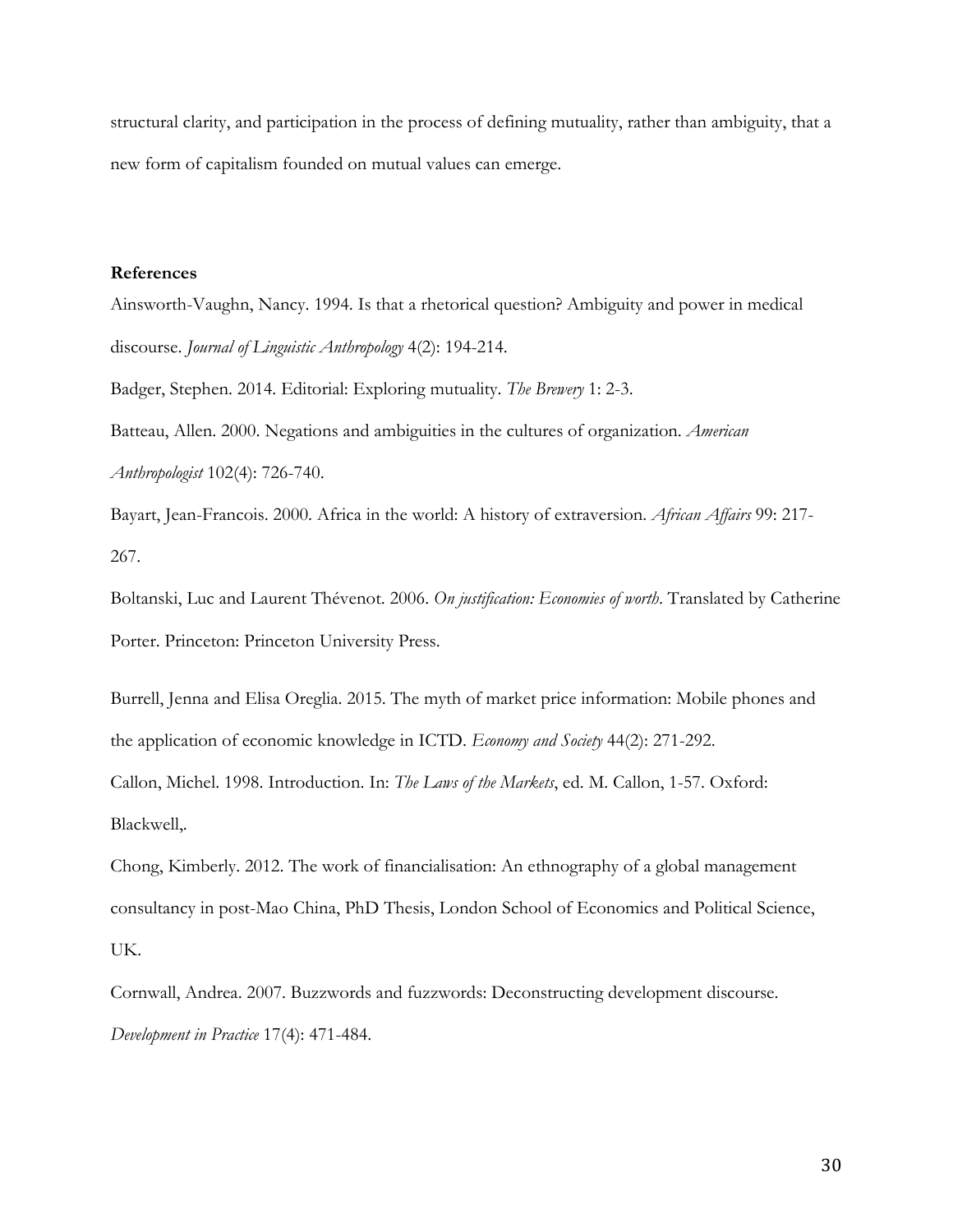Cross, J. 2011. Detachment as a corporate ethic: Materializing CSR in the diamond supply chain. *Focaal* 60: 34-46.

De Pina-Cabral, J. 2013. The two faces of mutuality: Contemporary themes in anthropology. *Anthropological Quarterly* 86(1): 257-275.

Dolan, Catherine and Dinah Rajak. 2016. *The anthropology of CSR*. Oxford: Berghahn.

Eisenberg, Eric. 1984. Ambiguity as strategy in organizational communication. *Communication Monographs* 51(3): 227-42.

Eisenberg, Eric. 2007. *Strategic ambiguities: Essays on communication, organization, and identity*. Thousand Oaks: Sage Publications.

Ferguson, James. 2013. Declarations of dependence: Labor, personhood, and welfare in South Africa. *Journal of the Royal Anthropological Institute* 19(2): 223-242.

Gallenga, G. 2016. The anthropology of business ethics: worth thinking about! *Journal of Business Anthropology* S3: 7-19.

Gardner, Katy. 2012. *Discordant development: Global capitalism and the struggle for connection in Bangladesh*. London: Pluto Press.

Gell, Alfred. 1988. Technology and magic. *Anthropology Today* 4(2): 6-9.

Gilbert, Paul and Catherine Dolan. nd. Mutuality talk in a family-owned multinational:

Anthropological categories & critical analyses of corporate ethicizing. Unpublished manuscript.

Gilbert, Paul, Catherine Dolan, and Bojan Angelov. 2016. Conceptualising mutuality: Workstream 1

Draft Update Paper. Oxford: Said Business School.

Goldfarb, Kathryn and Caroline Schuster. 2016. Introduction: (De)materializing kinship – holding together mutuality and difference. *Social Analysis* 60(4): 1-12.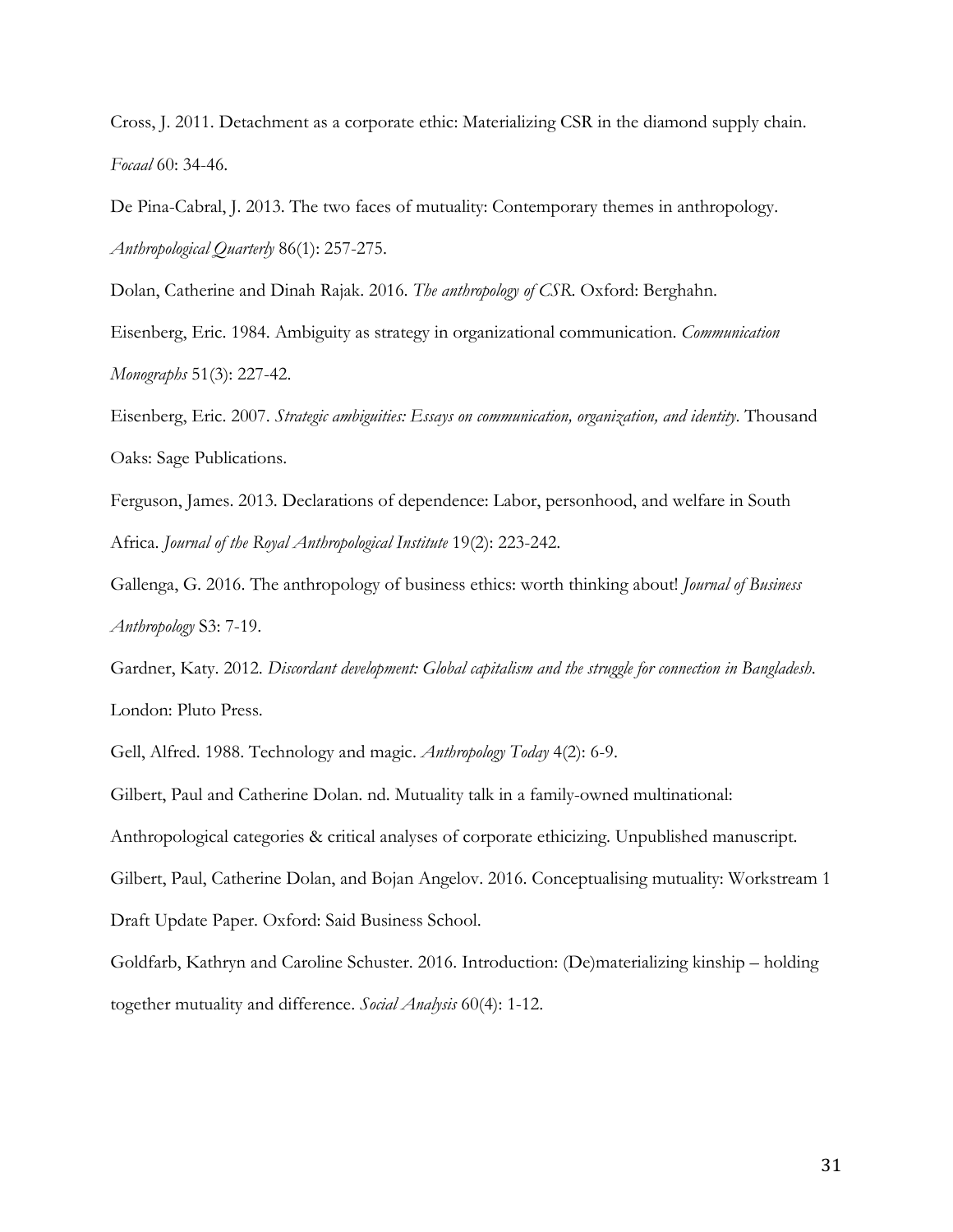Gordon, Colin. 1991. Government rationality: An introduction. In The Foucault effect: Studies in governmentality, eds. G. Burchell, G. Gordon, and P. Miller, 1-52. Chicago: Chicago University Press.

Green, Sarah. 2005. *Notes from the Balkans: Locating marginality and ambiguity on the Greek-Albanian border*. Princeton: Princeton University Press.

Gudeman, Stephen. 2009. Necessity or contingency: Mutuality and market. In *Market and Society: The Great Transformation Today*, eds. C. Hann and K. Hart, 17-37. Cambridge: Cambridge University Press. Harris, Olivia. 1996. Introduction: Inside and outside the law. In *Inside and Outside the Law: Anthropological Studies of Authority and Ambiguity*, ed. O. Harris, 1-18. London: Routledge.

Hern, Alex. 2015. Where Google said 'don't be evil', Alphabet just wants employees to 'obey the law'. *The Guardian,* October 5, 2015*.*

Hsieh, Tony. 2010. *Delivering happiness: A Path to profits, passion, and purpose*. NY: Grand Central Publishing.

Huang, Juli. 2016. 'Do it yourself' development: Ambiguity and relational work in a Bangladesh social enterprise, PhD Thesis, London School of Economics and Political Science, UK. Jackall, Robert. 2009. *Moral mazes: The world of corporate managers*. Oxford: Oxford University Press. Kennedy, Christopher. 2011. Ambiguity and vagueness: An overview. In *The Handbook of Semantics*, C. Maienborn, K. von Heusinger, and P. Portner, 507-535. Berlin: Mouton de Gruyter.. Kondo, Dorrine. 1990. *Crafting selves: Power gender and discourses of identity in a Japanese workplace*. Chicago:

Chicago University Press.

Krause-Jensen, Jakob. 2011. Ideology at work: ambiguity and irony of value-based management in Bang & Olufsen. *Ethnography* 12(3): 266-289.

Krause-Jensen, Jakob. 2010. *Flexible firm: The design of culture at Bang & Olufsen.* Oxford: Berghahn.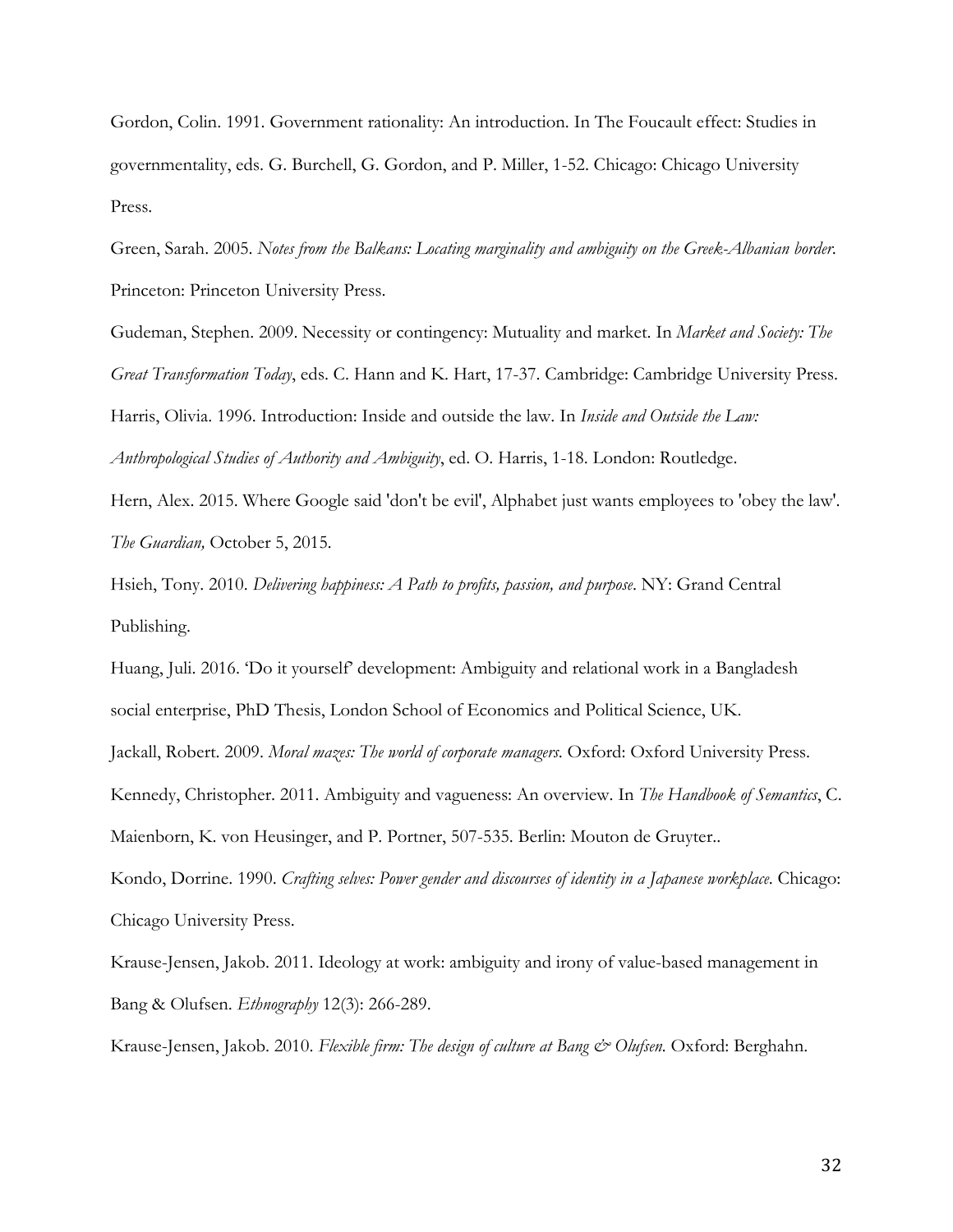Kunda, Gideon. 1992. *Engineering culture: Control and commitment in a high‐tech corporation*. Philadelphia: Temple University Press.

Lazonick, William and Mary O'Sullivan. 2000. Maximizing shareholder value. *Economy and Society* 29(1): 13-35.

Law, John and Anne Marie Mol (eds). 2002. *Complexities: Social studies of knowledge practices.* Durham, NC: Duke University Press.

Leitch, Shirley and Sally Davenport. 2003. Strategic ambiguity in communicating public sector change. *Journal of Communication Management* 7(2): 129–139.

Lukes, Steven. 1974. *Power: A radical view*. London: Macmillan Press.

March, James and Johan Olsen. 1976. *Ambiguity and choice in organizations*. Bergen: Universitetsforlaget. Marcus, George (ed). 1998. *Corporate futures: The diffusion of the culturally sensitive corporate form*. Chicago & London: University of Chicago Press.

Markham, Annette. 1996. Design discourse: A critical analysis of strategic ambiguity and workplace control. *Management Communication Quarterly* 9(4): 389–421.

Moeran, Brian and Christina Garsten. 2013. Business anthropology: Towards an anthropology of worth. *Journal of Business Anthropology* 2(1): 1-8.

Porée, L. 2016. Business ethics as ethical self-promotion? How advertising executives promote their activity. *Journal of Business Anthropology* S3: 54-64.

Prahalad, CK. 2004. *The fortune at the bottom of the pyramid: Eradicating poverty through profits*. Upper Saddle River, N.J: Wharton School Publishing.

Radvan, Hannah and Jean Roche. 2017. Mars, incorporated: Maua Programme. Oxford: Said Business School, University of Oxford.

Rajak, Dinah. 2011. *In good company: An anatomy of corporate social responsibility*. Stanford: Stanford University Press.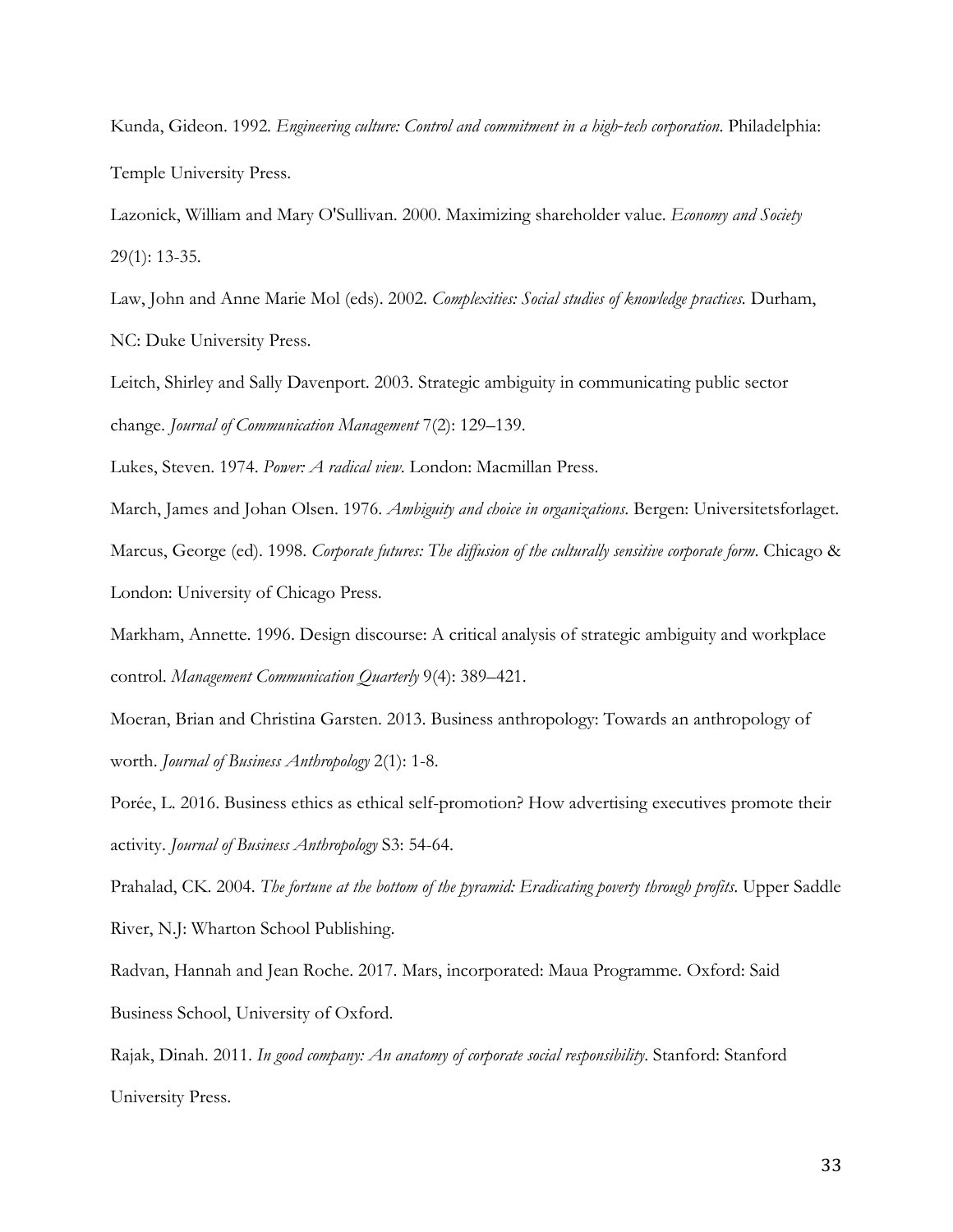Riles, Annelese. 2006. Introduction. In *Documents: Artifacts of modern knowledge*, ed. A. Riles, 1-38. Ann Arbor, MI: University of Michigan Press..

Roberts, Simon. 2015. Models of enchantment and the enchantment of models. *Journal of Business Anthropology* 4(1): 158-164.

Rossi, Holly. 2015. 7 Core values statements that inspire. *Fortune,* March 13,

[http://fortune.com/2015/03/13/company-slogans/.](http://fortune.com/2015/03/13/company-slogans/) Accessed 5 August, 2016.

Røyrvik, Emil. 2013. Incarnation Inc.: Managing corporate values. *Journal of Business Anthropology* 2(1): 9-32.

Shamir, Ronen. 2004. The de-radicalization of corporate social responsibility. *Critical Sociology* 30(3): 669-689.

Star, Susan and James Griesemer. 1989. Institutional ecology, 'translations' and boundary objects: Amateurs and professionals in Berkeley's museum of vertebrate zoology, 1907-39. *Social Studies of Science* 19(3): 387–420.

Stark, David. 2000. For a sociology of worth. Working Paper Series, Center on Organizational Innovation, Columbia University, New York. http://www.columbia-

coi.com/media/papers/stark\_fsw2.pdf

Thrift, Nigel. 2000. Performing cultures in the new economy. *Annals of the Association of American Geographers* 90(4): 674-692.

van Zwanenberg, R. with A. King. 1975. *An economic history of Kenya and Uganda*, 1800-1970. Atlantic Highlands, NJ: Humanities Press.

Wachtel, Thomas. 2017. 5 Companies with core values that stand above the rest, https://elementthree.com/blog/5-examples-of-companies-with-awesome-core-values/